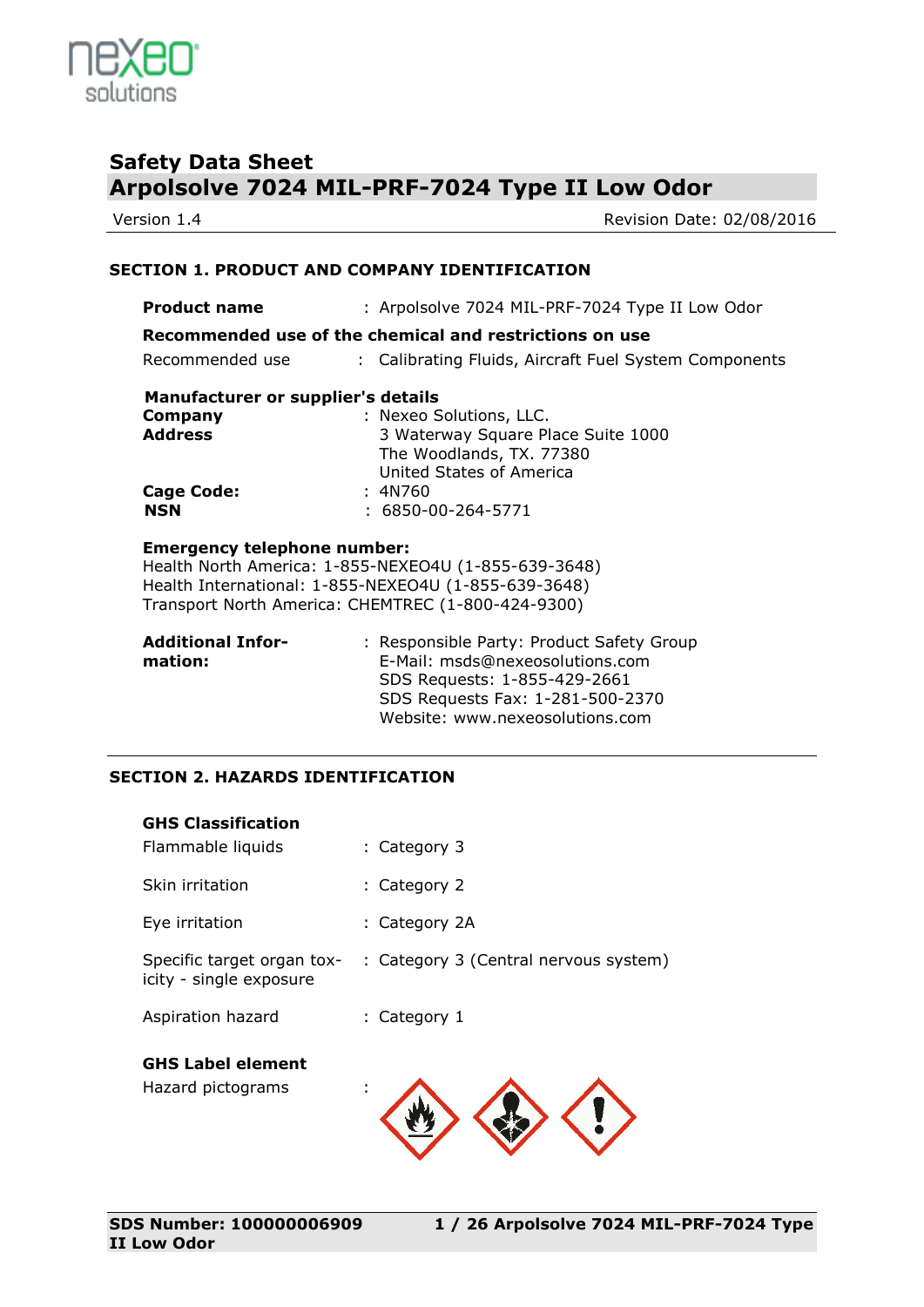

| Version 1.4              | Revision Date: 02/08/2016                                                                                                                                                                                                                                                                                                                                                                                                                                                                                                                                                                                                                                                                                                                                                                                                                                                                                                                                                                                                                                                                                                                                                                                                                                                                                                                                                                                                                                                                                                                                                                                                                                                                                                              |
|--------------------------|----------------------------------------------------------------------------------------------------------------------------------------------------------------------------------------------------------------------------------------------------------------------------------------------------------------------------------------------------------------------------------------------------------------------------------------------------------------------------------------------------------------------------------------------------------------------------------------------------------------------------------------------------------------------------------------------------------------------------------------------------------------------------------------------------------------------------------------------------------------------------------------------------------------------------------------------------------------------------------------------------------------------------------------------------------------------------------------------------------------------------------------------------------------------------------------------------------------------------------------------------------------------------------------------------------------------------------------------------------------------------------------------------------------------------------------------------------------------------------------------------------------------------------------------------------------------------------------------------------------------------------------------------------------------------------------------------------------------------------------|
| Signal word              | : Danger                                                                                                                                                                                                                                                                                                                                                                                                                                                                                                                                                                                                                                                                                                                                                                                                                                                                                                                                                                                                                                                                                                                                                                                                                                                                                                                                                                                                                                                                                                                                                                                                                                                                                                                               |
| <b>Hazard statements</b> | : H226 Flammable liquid and vapour.<br>H304 May be fatal if swallowed and enters airways.<br>H315 Causes skin irritation.<br>H319 Causes serious eye irritation.<br>H336 May cause drowsiness or dizziness.                                                                                                                                                                                                                                                                                                                                                                                                                                                                                                                                                                                                                                                                                                                                                                                                                                                                                                                                                                                                                                                                                                                                                                                                                                                                                                                                                                                                                                                                                                                            |
| Precautionary statements | : Prevention:<br>P210 Keep away from heat/sparks/open flames/hot<br>surfaces. - No smoking.<br>P233 Keep container tightly closed.<br>P240 Ground/bond container and receiving equipment.<br>P241 Use explosion-proof electrical/ ventilating/<br>lighting/equipment.<br>P242 Use only non-sparking tools.<br>P243 Take precautionary measures against static<br>discharge.<br>P261 Avoid breathing dust/ fume/ gas/ mist/ vapours/<br>spray.<br>P264 Wash skin thoroughly after handling.<br>P271 Use only outdoors or in a well-ventilated area.<br>P280 Wear protective gloves/ eye protection/ face<br>protection.<br><b>Response:</b><br>P301 + P310 IF SWALLOWED: Immediately call a<br>POISON CENTER or doctor/ physician.<br>P303 + P361 + P353 IF ON SKIN (or hair): Take off<br>immediately all contaminated clothing. Rinse skin with<br>water/shower.<br>P304 + P340 + P312 IF INHALED: Remove person to<br>fresh air and keep comfortable for breathing. Call a<br>POISON CENTER or doctor/ physician if you feel unwell.<br>P305 + P351 + P338 IF IN EYES: Rinse cautiously with<br>water for several minutes. Remove contact lenses, if<br>present and easy to do. Continue rinsing.<br>P331 Do NOT induce vomiting.<br>P332 + P313 If skin irritation occurs: Get medical<br>advice/ attention.<br>P337 + P313 If eye irritation persists: Get medical<br>advice/ attention.<br>P362 Take off contaminated clothing and wash before<br>reuse.<br>P370 + P378 In case of fire: Use dry sand, dry chemical<br>or alcohol-resistant foam to extinguish.<br><b>Storage:</b><br>P403 + P233 Store in a well-ventilated place. Keep<br>container tightly closed.<br>P403 + P235 Store in a well-ventilated place. Keep cool. |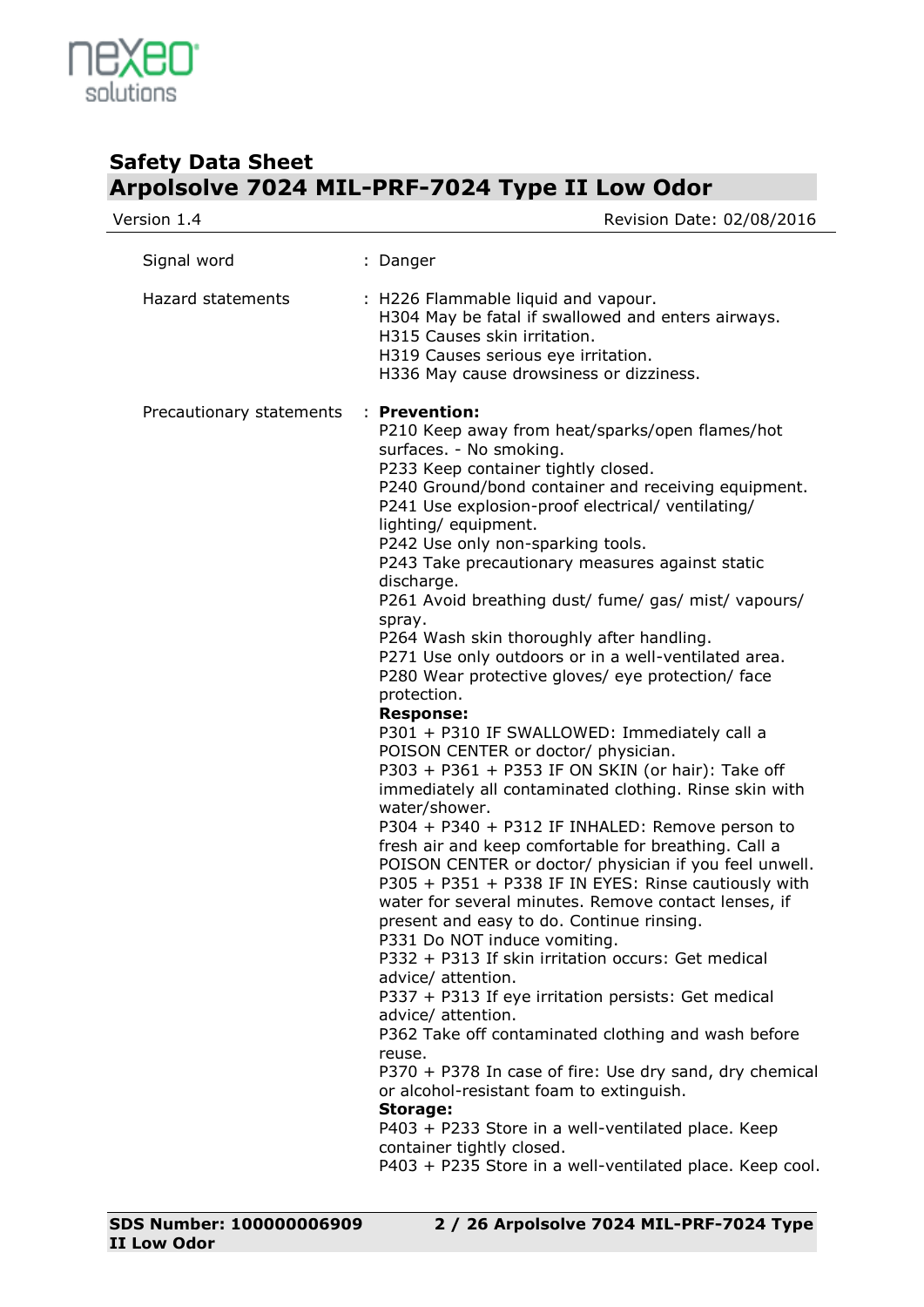

Revision Date: 02/08/2016

P405 Store locked up. **Disposal:**  P501 Dispose of contents/ container to an approved waste disposal plant.

| <b>Potential Health Effects</b> |                                                                                                                                                               |
|---------------------------------|---------------------------------------------------------------------------------------------------------------------------------------------------------------|
| <b>Carcinogenicity:</b>         |                                                                                                                                                               |
| <b>IARC</b>                     | No component of this product present at levels greater<br>than or equal to 0.1% is identified as probable, possible<br>or confirmed human carcinogen by IARC. |
| <b>ACGIH</b>                    | No component of this product present at levels greater<br>than or equal to 0.1% is identified as a carcinogen or<br>potential carcinogen by ACGIH.            |
| <b>OSHA</b>                     | No component of this product present at levels greater<br>than or equal to 0.1% is identified as a carcinogen or<br>potential carcinogen by OSHA.             |
| <b>NTP</b>                      | No component of this product present at levels greater<br>than or equal to 0.1% is identified as a known or antici-<br>pated carcinogen by NTP.               |

### **Emergency Overview**

| Appearance            | liquid                    |
|-----------------------|---------------------------|
| Colour                | Clear, Colorless          |
| Odour                 | Hydrocarbon-like          |
| <b>Hazard Summary</b> | No information available. |

### **SECTION 3. COMPOSITION/INFORMATION ON INGREDIENTS**

Substance / Mixture : Mixture

### **Hazardous components**

| CAS-No.    | <b>Chemical Name</b>                  | Concentration (%) |
|------------|---------------------------------------|-------------------|
| 64742-47-8 | Distillates (pet), hydrotreated light | $50 - 70$         |
| 64742-88-7 | Solvent naphtha (pet), med aliph.     | $30 - 50$         |
| 111-84-2   | <b>Nonane</b>                         | $1 - 5$           |

### **SECTION 4. FIRST AID MEASURES**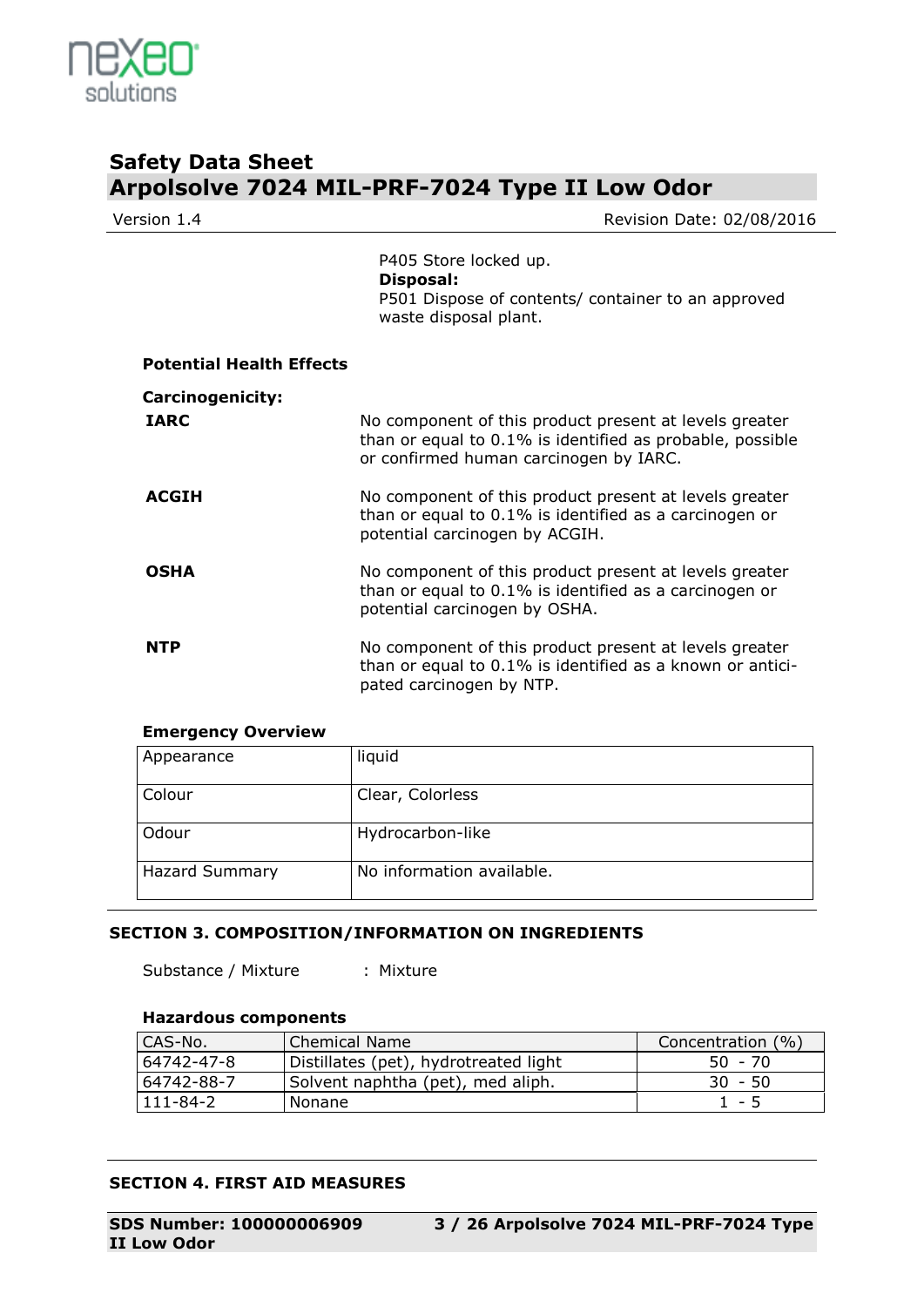

| Version 1.4             | Revision Date: 02/08/2016                                                                                                                                                                                                                               |
|-------------------------|---------------------------------------------------------------------------------------------------------------------------------------------------------------------------------------------------------------------------------------------------------|
| General advice          | : Move out of dangerous area.<br>Show this safety data sheet to the doctor in attend-<br>ance.<br>Symptoms of poisoning may appear several hours<br>later.<br>Do not leave the victim unattended.                                                       |
| If inhaled              | : Consult a physician after significant exposure.<br>If unconscious place in recovery position and seek<br>medical advice.                                                                                                                              |
| In case of skin contact | : If skin irritation persists, call a physician.<br>If on skin, rinse well with water.<br>If on clothes, remove clothes.                                                                                                                                |
| In case of eye contact  | : Immediately flush eye(s) with plenty of water.<br>Remove contact lenses.<br>Protect unharmed eye.<br>Keep eye wide open while rinsing.<br>If eye irritation persists, consult a specialist.                                                           |
| If swallowed            | : Keep respiratory tract clear.<br>Do NOT induce vomiting.<br>Do not give milk or alcoholic beverages.<br>Never give anything by mouth to an unconscious per-<br>son.<br>If symptoms persist, call a physician.<br>Take victim immediately to hospital. |

### **SECTION 5. FIREFIGHTING MEASURES**

| Suitable extinguishing<br>media         | : Alcohol-resistant foam<br>Carbon dioxide (CO2)<br>Dry chemical                                                                                                                       |
|-----------------------------------------|----------------------------------------------------------------------------------------------------------------------------------------------------------------------------------------|
| Unsuitable extinguishing<br>media       | : High volume water jet                                                                                                                                                                |
| Specific hazards during<br>firefighting | : Burning produces irritant fumes.<br>Exposure to decomposition products may be a hazard<br>to health.<br>Do not allow run-off from fire fighting to enter drains<br>or water courses. |
| Hazardous combustion<br>products        | : Carbon oxides<br>A complex mixture of airborne solid and liquid particu-<br>lates and gases (smoke).                                                                                 |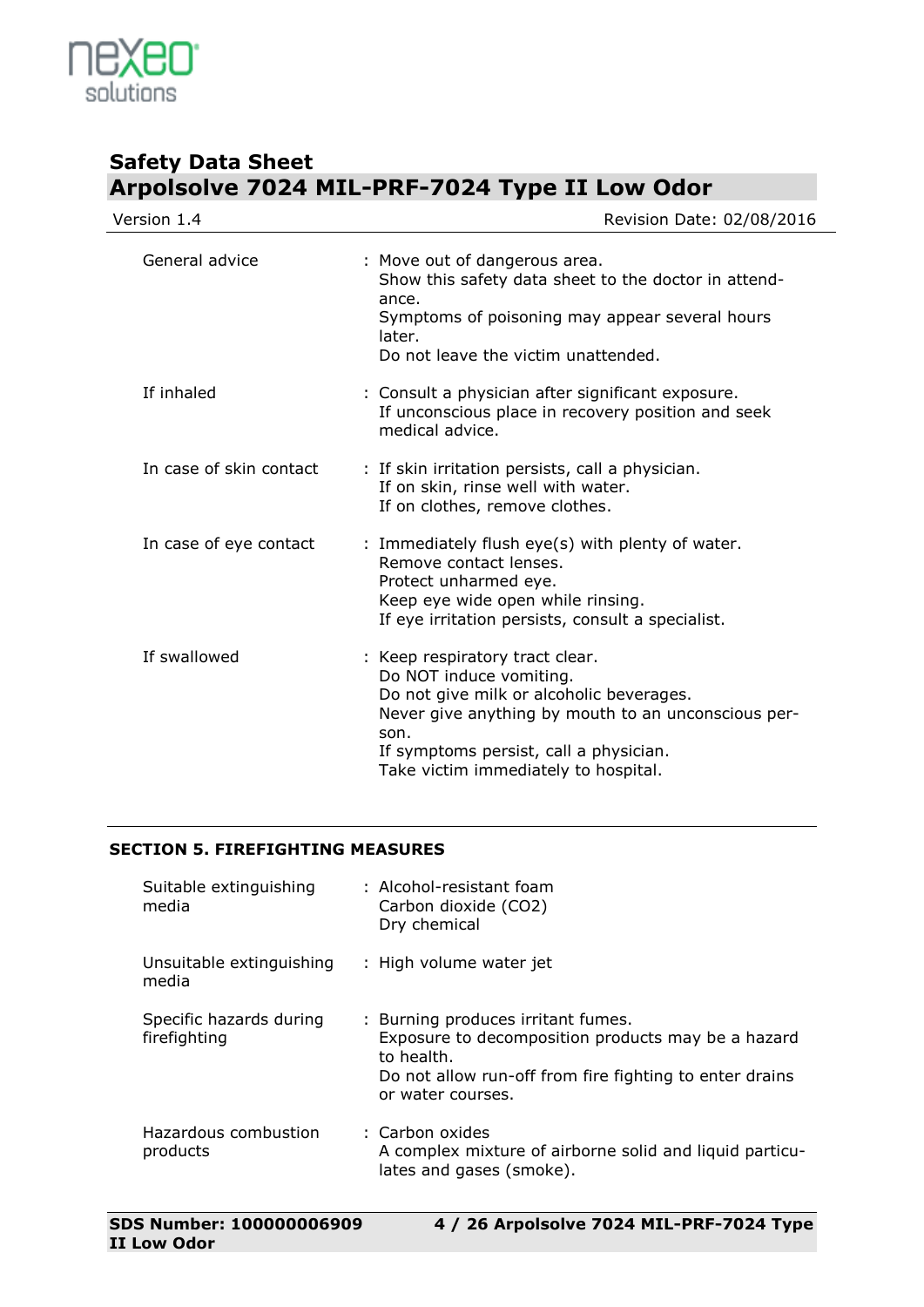

| Version 1.4                                        | Revision Date: 02/08/2016                                                                                                                                                                                                                                                                                                                   |  |
|----------------------------------------------------|---------------------------------------------------------------------------------------------------------------------------------------------------------------------------------------------------------------------------------------------------------------------------------------------------------------------------------------------|--|
|                                                    | Unidentified organic and inorganic compounds.                                                                                                                                                                                                                                                                                               |  |
| Specific extinguishing<br>methods                  | : Use a water spray to cool fully closed containers.                                                                                                                                                                                                                                                                                        |  |
| Further information                                | : Collect contaminated fire extinguishing water sepa-<br>rately. This must not be discharged into drains.<br>Fire residues and contaminated fire extinguishing wa-<br>ter must be disposed of in accordance with local regu-<br>lations.<br>For safety reasons in case of fire, cans should be<br>stored separately in closed containments. |  |
| Special protective equip-<br>ment for firefighters | : Wear self-contained breathing apparatus for fire-<br>fighting if necessary.                                                                                                                                                                                                                                                               |  |

**NFPA Flammable and Combustible Liquids Classification**:

Combustible Liquid Class II

### **SECTION 6. ACCIDENTAL RELEASE MEASURES**

| Personal precautions,<br>protective equipment and<br>emergency procedures | : Use personal protective equipment.<br>Ensure adequate ventilation.<br>Remove all sources of ignition.<br>Evacuate personnel to safe areas.<br>Beware of vapours accumulating to form explosive<br>concentrations. Vapours can accumulate in low areas. |
|---------------------------------------------------------------------------|----------------------------------------------------------------------------------------------------------------------------------------------------------------------------------------------------------------------------------------------------------|
| Environmental precau-<br>tions                                            | : Prevent product from entering drains.<br>Prevent further leakage or spillage if safe to do so.<br>If the product contaminates rivers and lakes or drains<br>inform respective authorities.                                                             |
| Methods and materials<br>for containment and<br>cleaning up               | : Contain spillage, and then collect with non-<br>combustible absorbent material, (e.g. sand, earth,<br>diatomaceous earth, vermiculite) and place in con-<br>tainer for disposal according to local / national regula-<br>tions (see section 13).       |

### **SECTION 7. HANDLING AND STORAGE**

| Advice on safe handling | : Avoid formation of aerosol.                       |
|-------------------------|-----------------------------------------------------|
|                         | Do not breathe vapours/dust.                        |
|                         | Avoid exposure - obtain special instructions before |
|                         | use.                                                |
|                         | Avoid contact with skin and eyes.                   |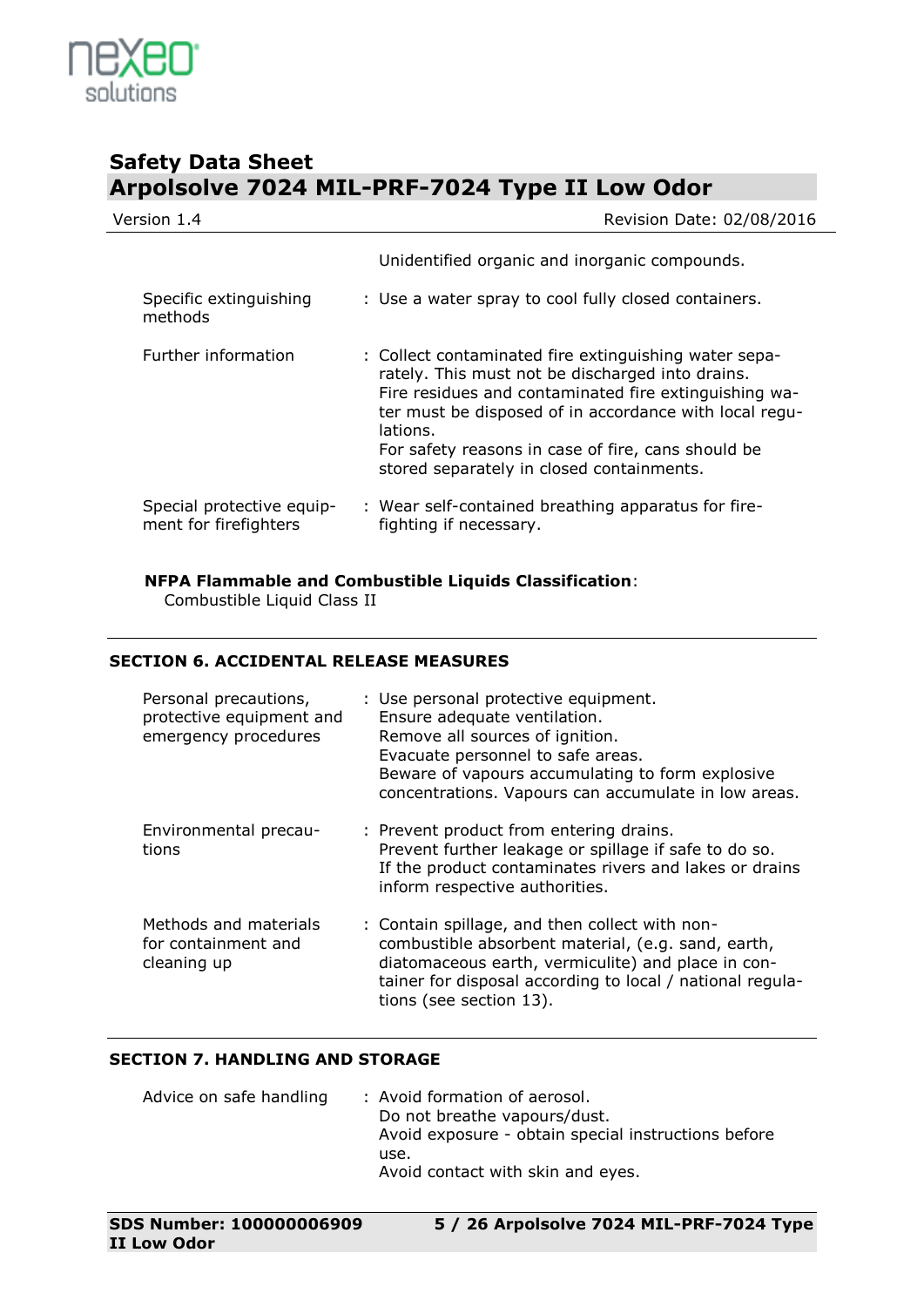

| Version 1.4                      | Revision Date: 02/08/2016                                                                                                                                                                                                                                                                                                                                                                                |  |
|----------------------------------|----------------------------------------------------------------------------------------------------------------------------------------------------------------------------------------------------------------------------------------------------------------------------------------------------------------------------------------------------------------------------------------------------------|--|
|                                  | For personal protection see section 8.<br>Smoking, eating and drinking should be prohibited in<br>the application area.<br>Take precautionary measures against static discharg-<br>es.<br>Provide sufficient air exchange and/or exhaust in work<br>rooms.<br>Open drum carefully as content may be under pres-<br>sure.<br>Dispose of rinse water in accordance with local and<br>national regulations. |  |
| Conditions for safe stor-<br>age | : No smoking.<br>Keep container tightly closed in a dry and well-<br>ventilated place.<br>Containers which are opened must be carefully re-<br>sealed and kept upright to prevent leakage.<br>Observe label precautions.<br>Electrical installations / working materials must com-<br>ply with the technological safety standards.                                                                       |  |

### **SECTION 8. EXPOSURE CONTROLS/PERSONAL PROTECTION**

### **Components with workplace control parameters**

| CAS-No.        | Components                                 | Value type<br>(Form of<br>exposure) | Control parame-<br>ters / Permissi-<br>ble concentra-<br>tion | <b>Basis</b>     |
|----------------|--------------------------------------------|-------------------------------------|---------------------------------------------------------------|------------------|
| 64742-47-8     | Distillates (pet), hy-<br>drotreated light | <b>TWA</b>                          | 500 ppm<br>2,000 mg/m3                                        | OSHA Z-1         |
|                |                                            | <b>TWA</b>                          | 200 mg/m3<br>(total hydrocar-<br>bon vapor)                   | <b>ACGIH</b>     |
|                |                                            | <b>TWA</b>                          | 400 ppm<br>1,600 mg/m3                                        | OSHA PO          |
| 64742-88-7     | Solvent naphtha (pet), med<br>aliph.       | <b>TWA</b>                          | 500 ppm<br>2,000 mg/m3                                        | OSHA Z-1         |
|                |                                            | <b>TWA</b>                          | 200 mg/m3<br>(total hydrocar-<br>bon vapor)                   | <b>ACGIH</b>     |
|                |                                            | <b>TWA</b>                          | 400 ppm<br>$1,600$ mg/m3                                      | OSHA PO          |
| $111 - 84 - 2$ | Nonane                                     | <b>TWA</b>                          | 200 ppm                                                       | <b>ACGIH</b>     |
|                |                                            | <b>TWA</b>                          | 200 ppm<br>1,050 mg/m3                                        | <b>NIOSH REL</b> |
|                |                                            | <b>TWA</b>                          | 200 ppm                                                       | OSHA PO          |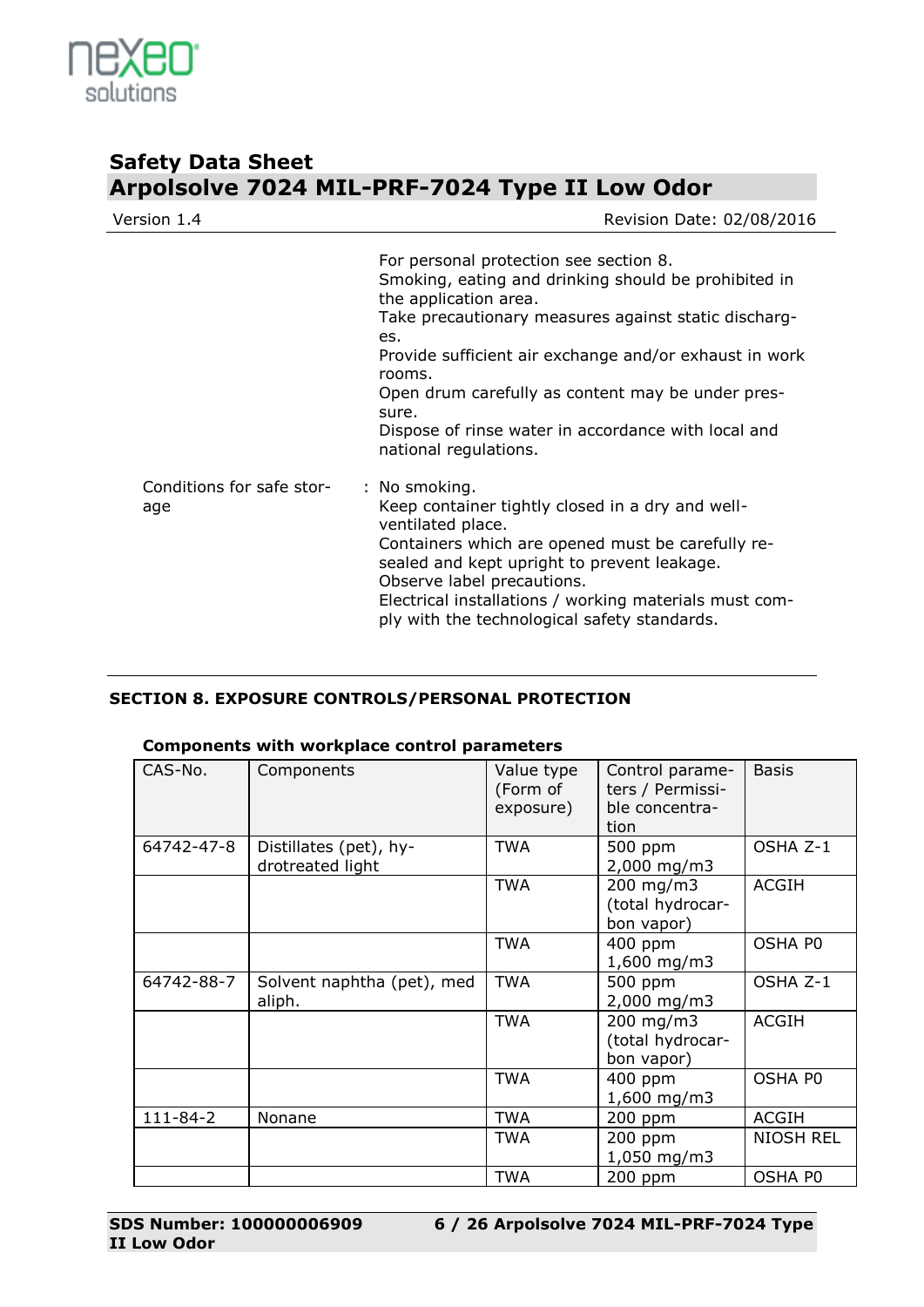

| Version 1.4                          | Revision Date: 02/08/2016                                                                                                                            |  |
|--------------------------------------|------------------------------------------------------------------------------------------------------------------------------------------------------|--|
|                                      | 1,050 mg/m3                                                                                                                                          |  |
| <b>Personal protective equipment</b> |                                                                                                                                                      |  |
| Respiratory protection               | : No personal respiratory protective equipment normally<br>required.<br>In the case of vapour formation use a respirator with<br>an approved filter. |  |
| Hand protection<br>Remarks           | : The suitability for a specific workplace should be dis-<br>cussed with the producers of the protective gloves.                                     |  |
| Eye protection                       | : Eye wash bottle with pure water<br>Tightly fitting safety goggles<br>Wear face-shield and protective suit for abnormal pro-<br>cessing problems.   |  |
| Skin and body protection             | : impervious clothing<br>Choose body protection according to the amount and<br>concentration of the dangerous substance at the work<br>place.        |  |
| Hygiene measures                     | : When using do not eat or drink.<br>When using do not smoke.<br>Wash hands before breaks and at the end of workday.                                 |  |

### **SECTION 9. PHYSICAL AND CHEMICAL PROPERTIES**

| Appearance                                     | : liquid             |
|------------------------------------------------|----------------------|
| Colour                                         | : Clear, Colorless   |
| Odour                                          | : Hydrocarbon-like   |
| Odour Threshold                                | : No data available  |
| рH                                             | : No data available  |
| Freezing Point                                 | : No data available  |
| Boiling Point (Boiling<br>point/boiling range) | : 154 °C (309 °F)    |
| Flash point                                    | : 40.6 °C (105.1 °F) |
| Evaporation rate                               | : No data available  |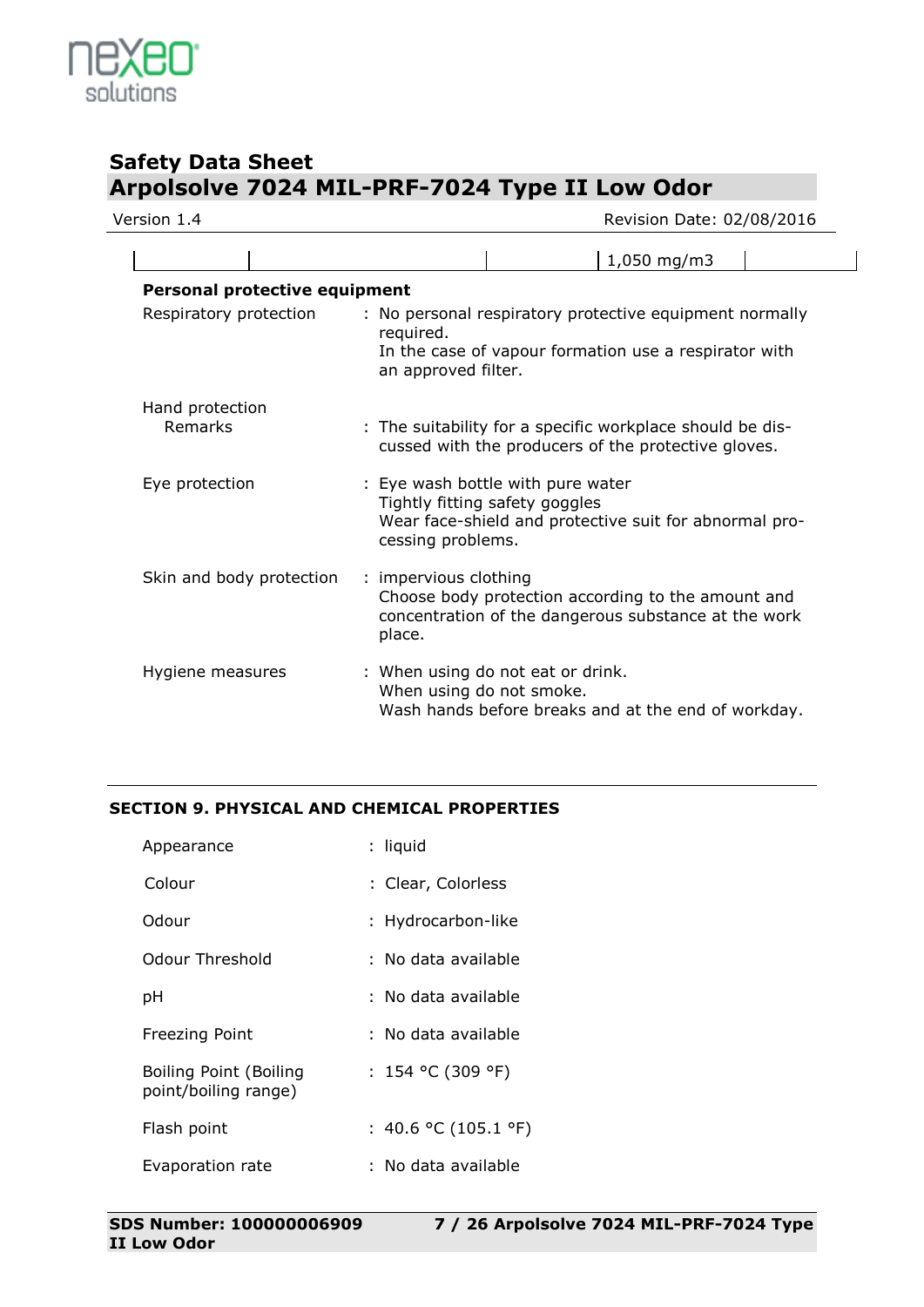solutions

Version 1.4 **Version 1.4** Revision Date: 02/08/2016

| Flammability (solid, gas)                  | : No data available             |
|--------------------------------------------|---------------------------------|
| Burning rate                               | : No data available             |
| Upper explosion limit                      | $: 6 \%$ (V)                    |
|                                            |                                 |
| Lower explosion limit                      | $: 0.6 \%$ (V)                  |
| Vapour pressure                            | : < 2.25 mmHg @ 20 °C (68 °F)   |
| Relative vapour density                    | : > $5(Air = 1.0)$              |
| Relative density                           | : $0.77$ @ 15.6 °C (60.1 °F)    |
| Density                                    | : < 1 g/cm3 @ 20 °C (68 °F)     |
| <b>Bulk density</b>                        | : No data available             |
| Solubility(ies)<br>Water solubility        | : insoluble                     |
| Solubility in other sol-<br>vents          | : No data available             |
| Partition coefficient: n-<br>octanol/water | : $log Pow: > 3$                |
| Auto-ignition temperature                  | : > 200 °C                      |
| Thermal decomposition                      | : No data available             |
| Viscosity<br>Viscosity, kinematic          | : < 20.5 mm2/s @ 40 °C (104 °F) |

### **SECTION 10. STABILITY AND REACTIVITY**

| Reactivity                            | : No dangerous reaction known under conditions of<br>normal use. |
|---------------------------------------|------------------------------------------------------------------|
| Chemical stability                    | : Stable under normal conditions.                                |
| Possibility of hazardous<br>reactions | : No hazards to be specially mentioned.                          |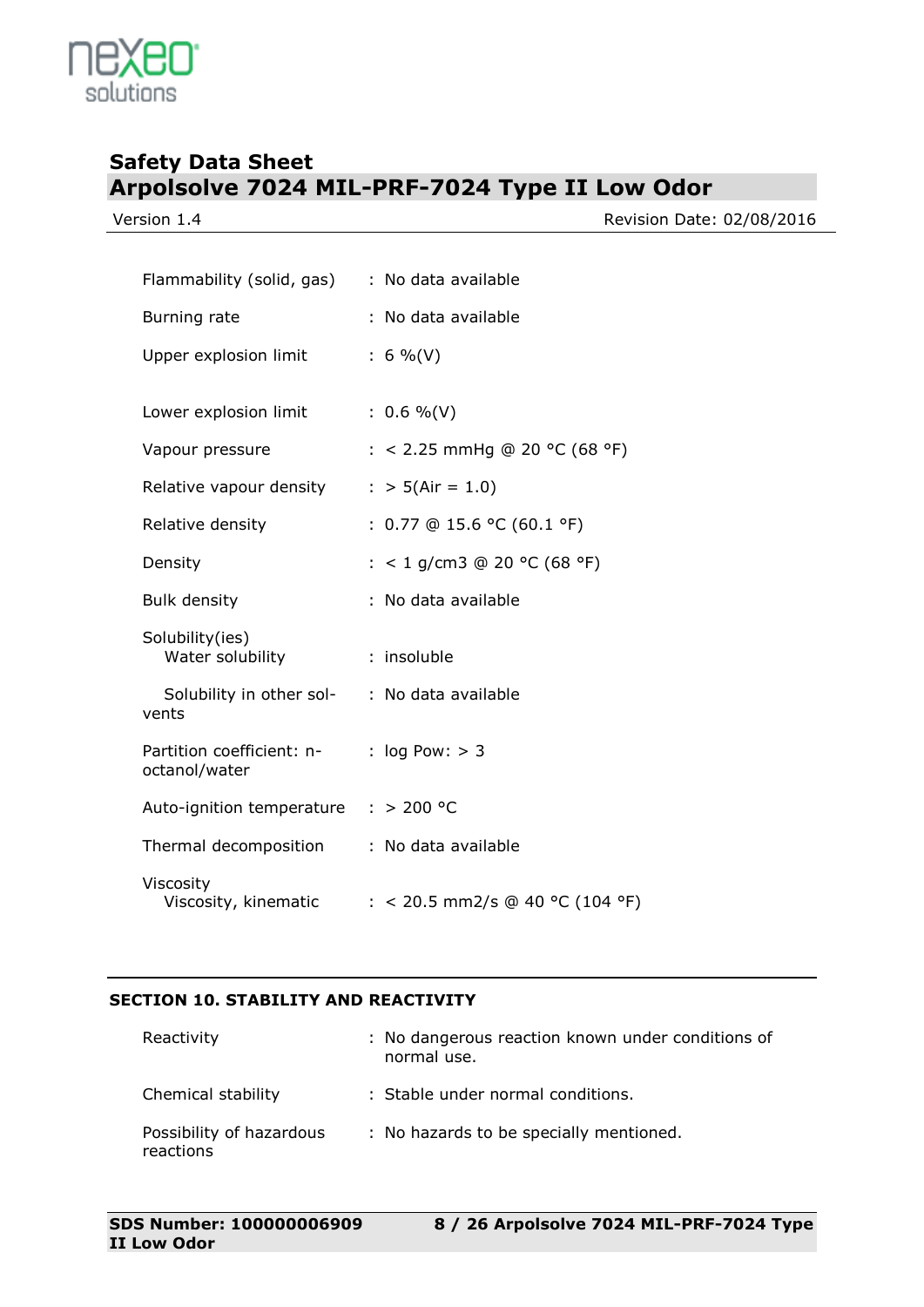

| Version 1.4                         | Revision Date: 02/08/2016                                           |
|-------------------------------------|---------------------------------------------------------------------|
|                                     | Vapours may form explosive mixture with air.                        |
| Conditions to avoid                 | : Keep away from heat, flame, sparks and other ignition<br>sources. |
| Incompatible materials              | : Oxidizing agents<br>Strong acids and strong bases                 |
| Hazardous decomposition<br>products | : Carbon oxides                                                     |

### **SECTION 11. TOXICOLOGICAL INFORMATION**

| <b>Acute toxicity</b>                                    |                                                                                                                                                                       |
|----------------------------------------------------------|-----------------------------------------------------------------------------------------------------------------------------------------------------------------------|
| Product:<br>Acute oral toxicity                          | : Acute toxicity estimate $:$ > 5,000 mg/kg<br>Method: Calculation method                                                                                             |
| <u>Components:</u><br>64742-47-8:<br>Acute oral toxicity | : LD50 (Rat): $>$ 5,000 mg/kg                                                                                                                                         |
| Acute inhalation toxicity                                | : Remarks: No data available                                                                                                                                          |
| Acute dermal toxicity                                    | : LD50 (Rabbit, male and female): $> 2,000$ mg/kg<br>Method: Fixed dose procedure<br>GLP: yes<br>Assessment: The substance or mixture has no acute<br>dermal toxicity |
| 64742-88-7:<br>Acute oral toxicity                       | : LD50 (Rat): $>$ 5,000 mg/kg                                                                                                                                         |
| Acute inhalation toxicity                                | : Remarks: No data available                                                                                                                                          |
| Acute dermal toxicity                                    | : LD50 (Rabbit, male and female): $> 2,000$ mg/kg<br>GLP: yes<br>Assessment: The substance or mixture has no acute<br>dermal toxicity                                 |
| $111 - 84 - 2$ :<br>Acute oral toxicity                  | : LD50 (Rat, male and female): $>$ 5,000 mg/kg<br>Method: OECD Test Guideline 401<br>Test substance: Information given is based on data                               |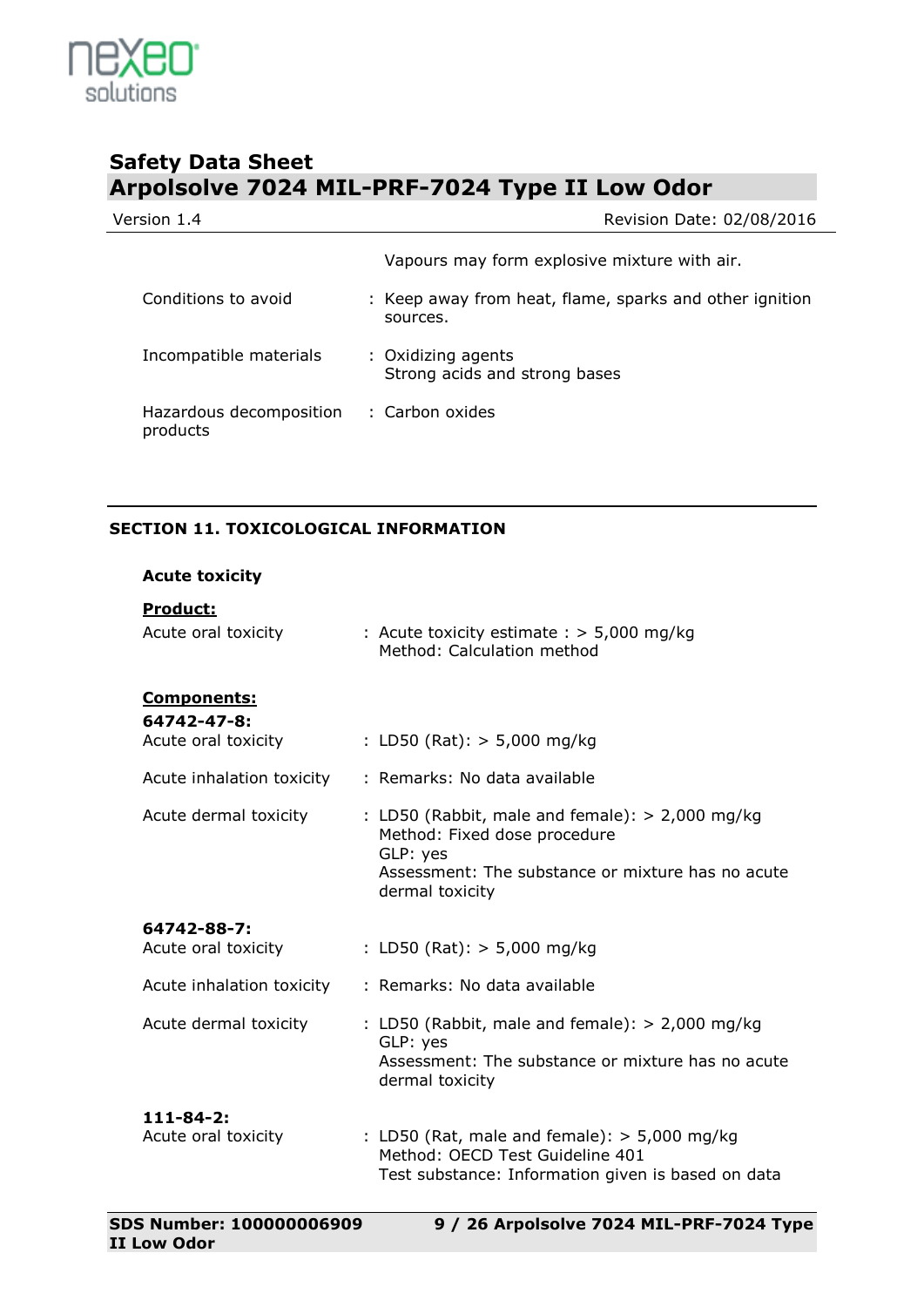

| Version 1.4               | Revision Date: 02/08/2016                                                                                                                                                                         |
|---------------------------|---------------------------------------------------------------------------------------------------------------------------------------------------------------------------------------------------|
|                           | obtained from similar substances.<br>GLP: yes                                                                                                                                                     |
| Acute inhalation toxicity | : LC50 (Rat, male): 17 mg/l<br>Exposure time: 4 h<br>Test atmosphere: vapour<br>Method: OECD Test Guideline 403<br>Assessment: The component/mixture is low toxic after<br>short term inhalation. |
| Acute dermal toxicity     | : LD50 (Rabbit, male and female): $> 2,000$ mg/kg<br>Method: OECD Test Guideline 402<br>Test substance: Information given is based on data<br>obtained from similar substances.<br>GLP: yes       |

### **Skin corrosion/irritation**

### **Components:**

**64742-47-8:** Remarks: No data available

### **64742-88-7:**

Species: Rabbit Exposure time: 24 h Method: In vivo Result: Irritating to skin. GLP: yes

### **111-84-2:**

Species: Rabbit Method: OECD Test Guideline 404 Result: Irritating to skin. GLP: yes Test substance:Information given is based on data obtained from similar substances.

### **Serious eye damage/eye irritation**

**Components: 64742-47-8:** Remarks: No data available

**64742-88-7:** Species: Rabbit Result: Irritating to eyes.

**111-84-2:** Species: Rabbit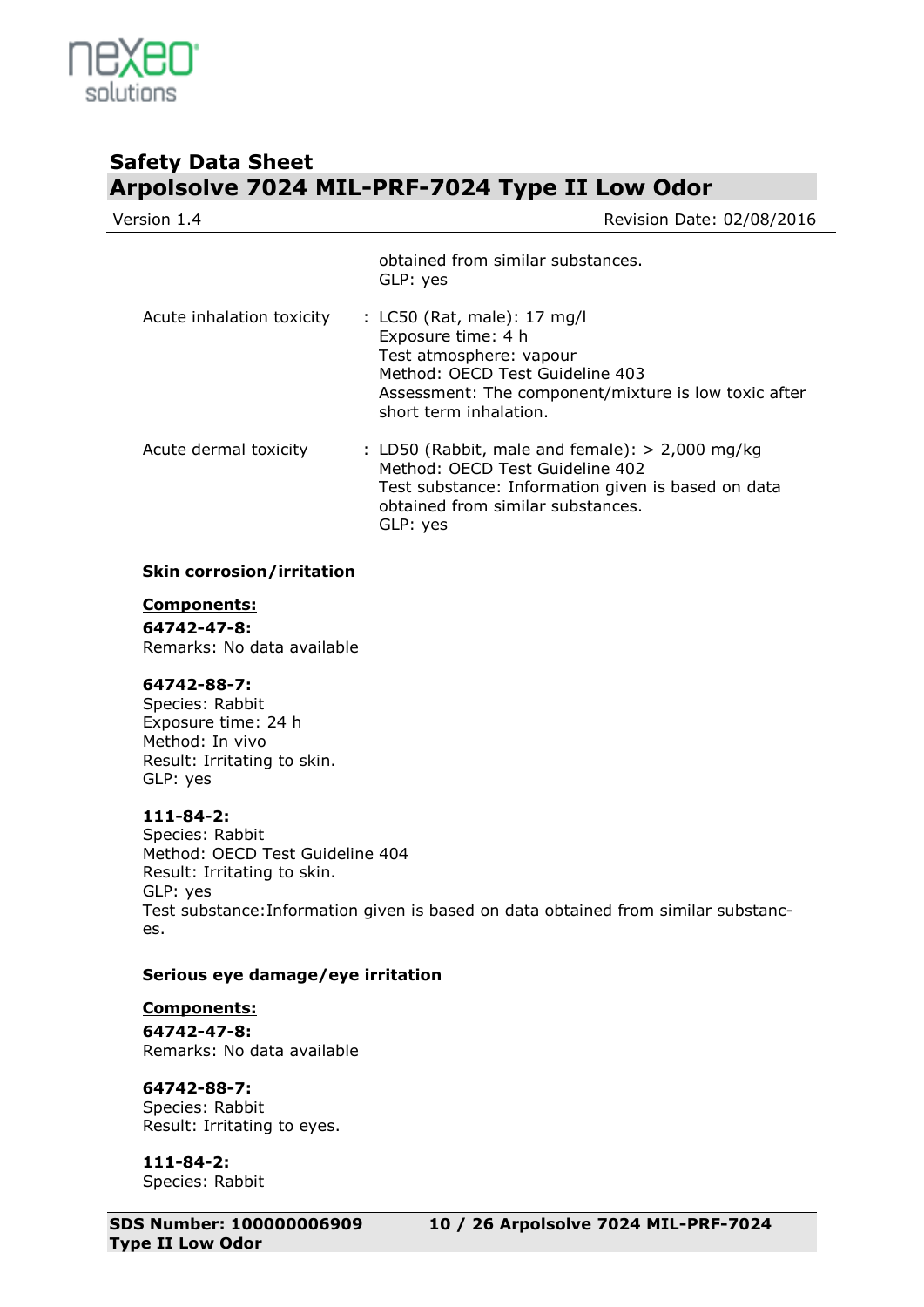

Version 1.4 **Network** 2010 **Review Additional Properties According Contract 2010/08/2016** 

Result: Irritating to eyes. Method: OECD Test Guideline 405 GLP: yes Test substance: Information given is based on data obtained from similar substances.

### **Respiratory or skin sensitisation**

#### **Components:**

#### **64742-47-8:**

Test Type: Buehler Test Exposure routes: Dermal Species: Guinea pig Method: In vivo Result: Did not cause sensitisation on laboratory animals. GLP: yes

#### **64742-88-7:**

Test Type: Buehler Test Species: Guinea pig Method: In vivo Result: Did not cause sensitisation on laboratory animals. GLP: yes

### **111-84-2:**

Test Type: Maximization test Species: Guinea pig Method: OECD Test Guideline 406 Result: Does not cause skin sensitisation. GLP: no Test substance: Information given is based on data obtained from similar substances.

### **Germ cell mutagenicity**

### **Components:**

| 64742-47-8:           |                                                                                                                                                                                           |
|-----------------------|-------------------------------------------------------------------------------------------------------------------------------------------------------------------------------------------|
| Genotoxicity in vitro | : Test Type: Mammalian cell gene mutation assay<br>Test species: Mouse lymphoma cells<br>Metabolic activation: with and without metabolic acti-<br>vation<br>Result: negative<br>GLP: yes |
| Genotoxicity in vivo  | : Test Type: Chromosome aberration assay in vivo<br>Test species: Rat (male and female)<br>Cell type: Bone marrow<br>Application Route: Intraperitoneal<br>Exposure time: 6 - 48 hrs      |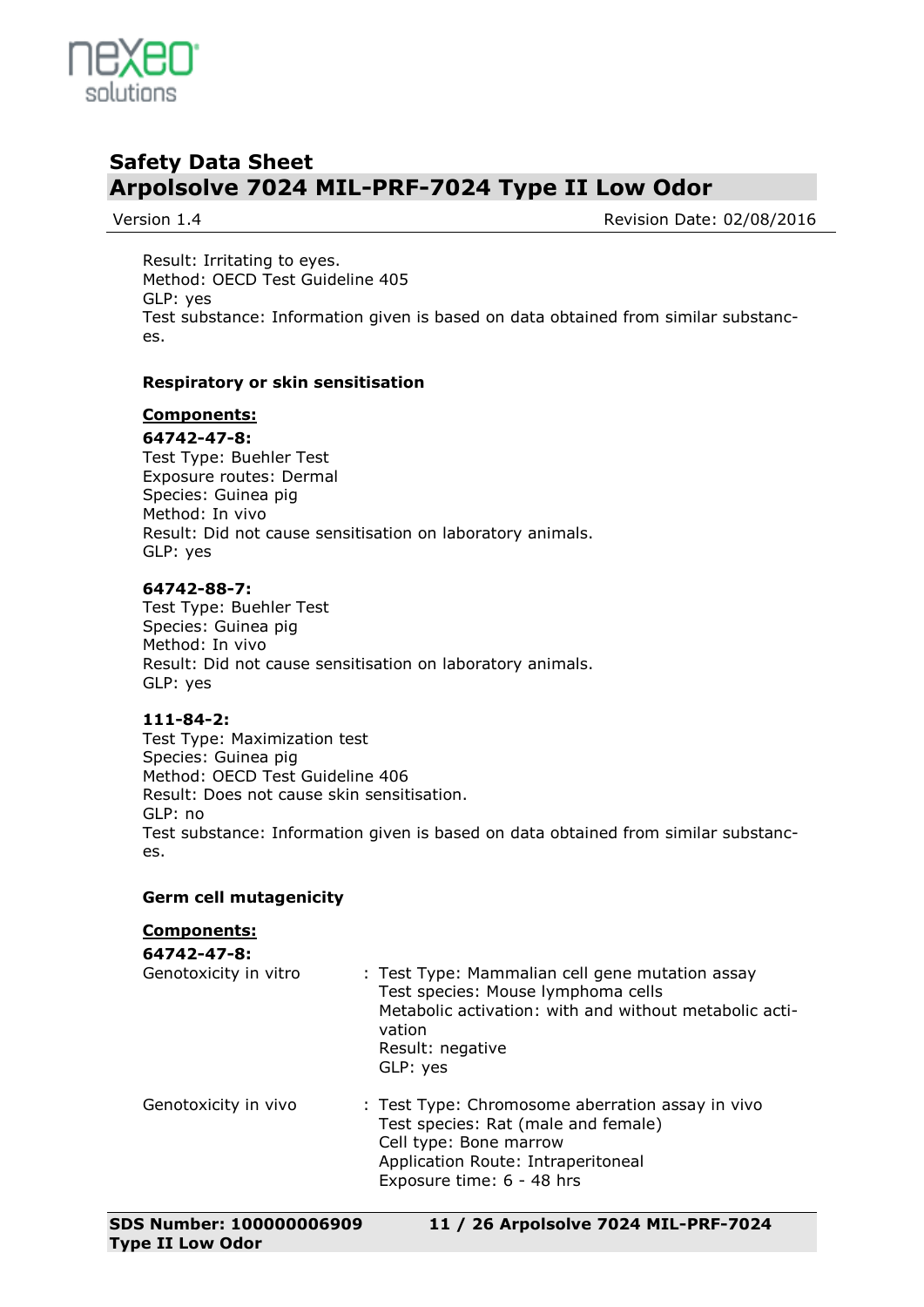

| Version 1.4                           | Revision Date: 02/08/2016                                                                                                                                                                                                                                                     |
|---------------------------------------|-------------------------------------------------------------------------------------------------------------------------------------------------------------------------------------------------------------------------------------------------------------------------------|
|                                       | Dose: 0, 300, 1000, 3000 mg/kg bw<br>Result: negative<br>GLP: yes                                                                                                                                                                                                             |
| Germ cell mutagenicity-<br>Assessment | : Tests on bacterial or mammalian cell cultures did not<br>show mutagenic effects.                                                                                                                                                                                            |
| 64742-88-7:                           |                                                                                                                                                                                                                                                                               |
| Genotoxicity in vitro                 | : Test Type: Mammalian cell gene mutation assay<br>Test species: Mouse lymphoma cells<br>Metabolic activation: with and without metabolic acti-<br>vation<br>Result: negative<br>GLP: yes<br>Remarks: Information given is based on data obtained<br>from similar substances. |
| Genotoxicity in vivo                  | : Test Type: DNA damage and/or repair<br>Test species: Mouse (male)<br>Application Route: Intraperitoneal<br>Exposure time: 20 -22 h<br>Dose: 0, 400, 2000, 4000 mg/kg<br>Result: negative<br>GLP: yes                                                                        |
| Germ cell mutagenicity-<br>Assessment | : Mutagenicity classification not possible from current<br>data                                                                                                                                                                                                               |
| $111 - 84 - 2:$                       |                                                                                                                                                                                                                                                                               |
| Genotoxicity in vitro                 | : Test Type: Ames test<br>Test species: Salmonella typhimurium<br>Metabolic activation: with and without metabolic acti-<br>vation<br>Method: OECD Test Guideline 471<br>Result: negative<br>GLP: No data available                                                           |
| Germ cell mutagenicity-<br>Assessment | : Tests on bacterial or mammalian cell cultures did not<br>show mutagenic effects.                                                                                                                                                                                            |
| Carcinogenicity                       |                                                                                                                                                                                                                                                                               |
| <b>Components:</b>                    |                                                                                                                                                                                                                                                                               |
|                                       |                                                                                                                                                                                                                                                                               |

**64742-47-8:** Species: Mouse, (male and female) Application Route: Dermal Exposure time: 105 wks Dose: 0, 25 mg/application Frequency of Treatment: 3 days/week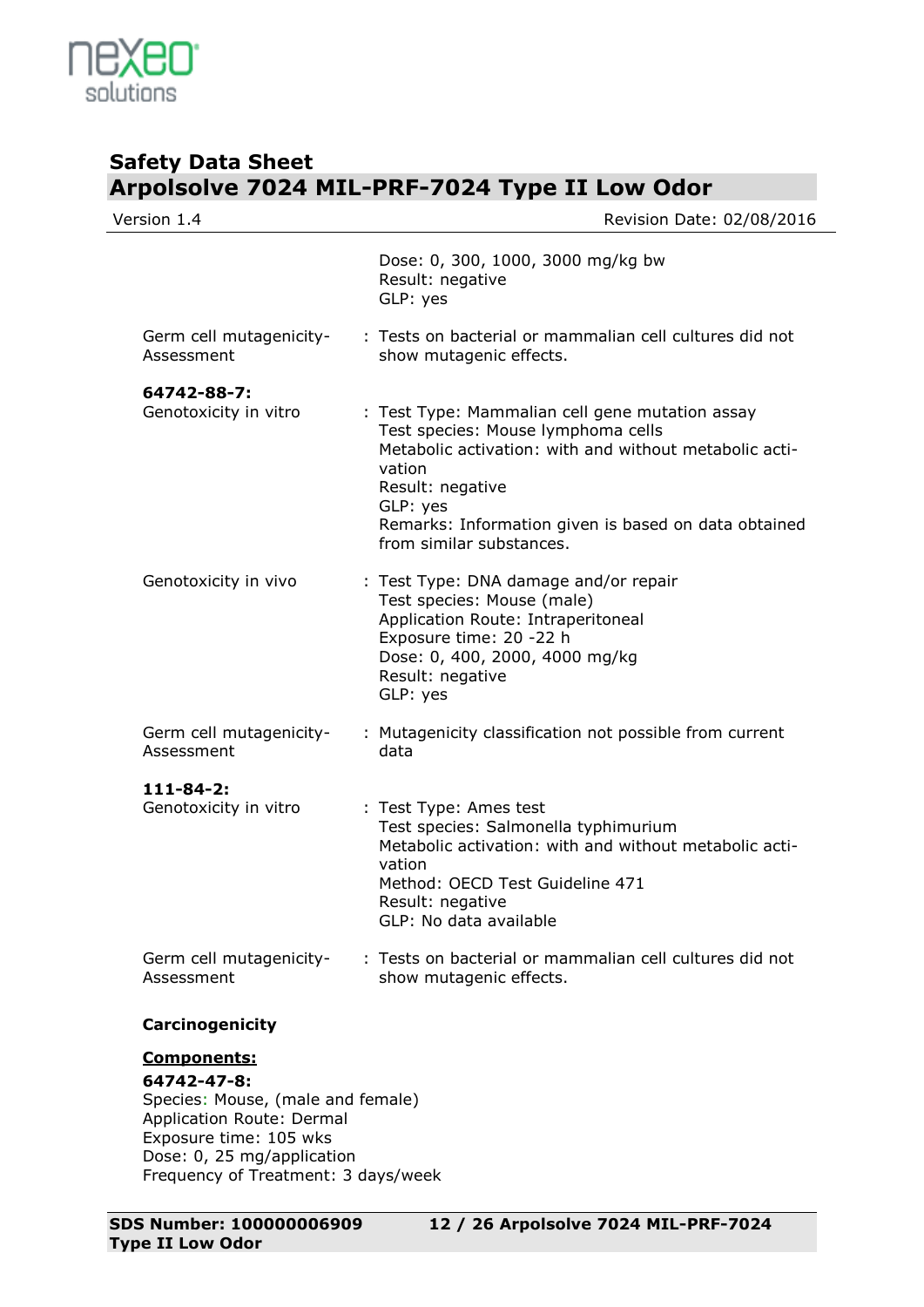

| Version 1.4                                                    | Revision Date: 02/08/2016                                                                                                                                                                                                                                                                                                                                                                                                      |
|----------------------------------------------------------------|--------------------------------------------------------------------------------------------------------------------------------------------------------------------------------------------------------------------------------------------------------------------------------------------------------------------------------------------------------------------------------------------------------------------------------|
| <b>LOAEL: 25</b>                                               |                                                                                                                                                                                                                                                                                                                                                                                                                                |
| Symptoms: Local irritation, Dermal tumours                     | Result: Limited evidence of carcinogenic effects                                                                                                                                                                                                                                                                                                                                                                               |
| Carcinogenicity - As-<br>sessment                              | : Not classifiable as a human carcinogen.                                                                                                                                                                                                                                                                                                                                                                                      |
| 64742-88-7:<br>Carcinogenicity - As-<br>sessment               | : Not classifiable as a human carcinogen.                                                                                                                                                                                                                                                                                                                                                                                      |
| $111 - 84 - 2:$<br>Remarks: This information is not available. |                                                                                                                                                                                                                                                                                                                                                                                                                                |
| Carcinogenicity - As-<br>sessment                              | : Carcinogenicity classification not possible from current<br>data.                                                                                                                                                                                                                                                                                                                                                            |
| <b>Reproductive toxicity</b>                                   |                                                                                                                                                                                                                                                                                                                                                                                                                                |
| <b>Components:</b><br>64742-47-8:                              |                                                                                                                                                                                                                                                                                                                                                                                                                                |
| Effects on fertility                                           | : Test Type: Fertility<br>Species: Rat, male and female<br>Application Route: Oral<br>Dose: 0, 375, 750, 1500 mg/kg/d<br>General Toxicity - Parent: NOAEL: 750 mg/kg body<br>weight<br>General Toxicity F1: NOAEL: 750 mg/kg body weight<br>Fertility: NOAEL: $> = 1,500$ mg/kg body weight<br>Symptoms: Reduced maternal body weight gain Re-<br>duced offspring weight gain<br>Result: No reproductive effects.              |
| Effects on foetal devel-<br>opment                             | : Species: Rat<br>Application Route: Oral<br>Dose: 0, 500, 1000, 1500, 2000mg/kg<br>Duration of Single Treatment: 10 d<br>General Toxicity Maternal: NOAEL: 500 mg/kg body<br>weight<br>Teratogenicity: NOAEL: 2,000 mg/kg body weight<br>Developmental Toxicity: NOAEL: 1,000 mg/kg body<br>weight<br>Symptoms: Reduced body weight<br>Method: OECD Test Guideline 414<br>Result: Developmental toxicity occurred at maternal |

Reproductive toxicity - : Animal testing did not show any effects on fertility.

toxicity dose levels, No teratogenic effects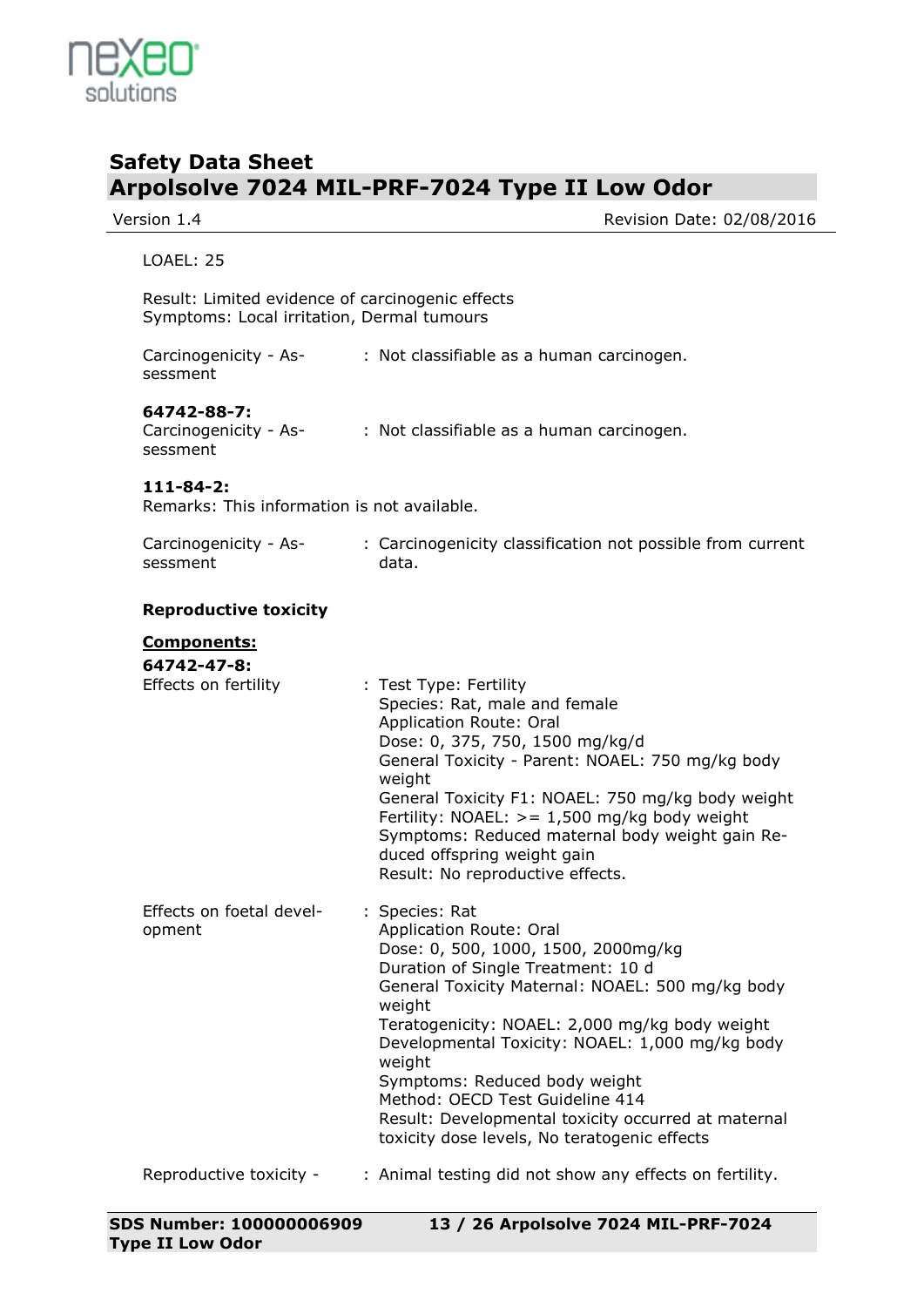

| Version 1.4                             | Revision Date: 02/08/2016                                                                                                                                                                                                                                                                                                                                                                                                                                                                                                                                                |
|-----------------------------------------|--------------------------------------------------------------------------------------------------------------------------------------------------------------------------------------------------------------------------------------------------------------------------------------------------------------------------------------------------------------------------------------------------------------------------------------------------------------------------------------------------------------------------------------------------------------------------|
| Assessment                              | Embryotoxicity classification not possible from current<br>data.                                                                                                                                                                                                                                                                                                                                                                                                                                                                                                         |
| 64742-88-7:<br>Effects on fertility     | : Test Type: Fertility<br>Species: Rat, female<br>Application Route: Oral<br>Dose: 0, 325, 750, 1500 mg/kg/day<br>Duration of Single Treatment: 147 d<br>General Toxicity - Parent: NOAEL: 750 mg/kg body<br>weight<br>General Toxicity F1: NOAEL: 750 mg/kg body weight<br>Fertility: NOAEL: $>= 1,500$ mg/kg body weight<br>Symptoms: Reduced maternal body weight gain Re-<br>duced offspring weight gain<br>Result: Animal testing did not show any effects on<br>fertility., Embryotoxic effects and adverse effects on<br>the offspring were detected.<br>GLP: yes |
| Effects on foetal devel-<br>opment      | : Species: Rat<br>Application Route: Oral<br>Dose: 0, 500, 1000, 1500, 2000 milligram per kilo-<br>gram<br>Duration of Single Treatment: 10 d<br>General Toxicity Maternal: NOAEL: 500 mg/kg body<br>weight<br>Teratogenicity: NOAEL: 2,000 mg/kg body weight<br>Developmental Toxicity: NOAEL: 1,000 mg/kg body<br>weight<br>Symptoms: Reduced body weight<br>Method: OECD Test Guideline 414<br>Result: Developmental toxicity occurred at maternal<br>toxicity dose levels, No teratogenic effects                                                                    |
| Reproductive toxicity -<br>Assessment   | : Animal testing did not show any effects on fertility.<br>Did not show teratogenic effects in animal experi-<br>ments.                                                                                                                                                                                                                                                                                                                                                                                                                                                  |
| $111 - 84 - 2:$<br>Effects on fertility | : Test Type: Two-generation study<br>Species: Rat, male and female<br>Application Route: inhalation (vapour)<br>Dose: 0, 900, 3000, 9000 ppm<br>Duration of Single Treatment: 6 h<br>Frequency of Treatment: 5 days/week<br>General Toxicity - Parent: NOAEL: 3,000 ppm<br>General Toxicity F1: NOAEL: 3,000 ppm<br>Fertility: NOAEL: 9,000 ppm                                                                                                                                                                                                                          |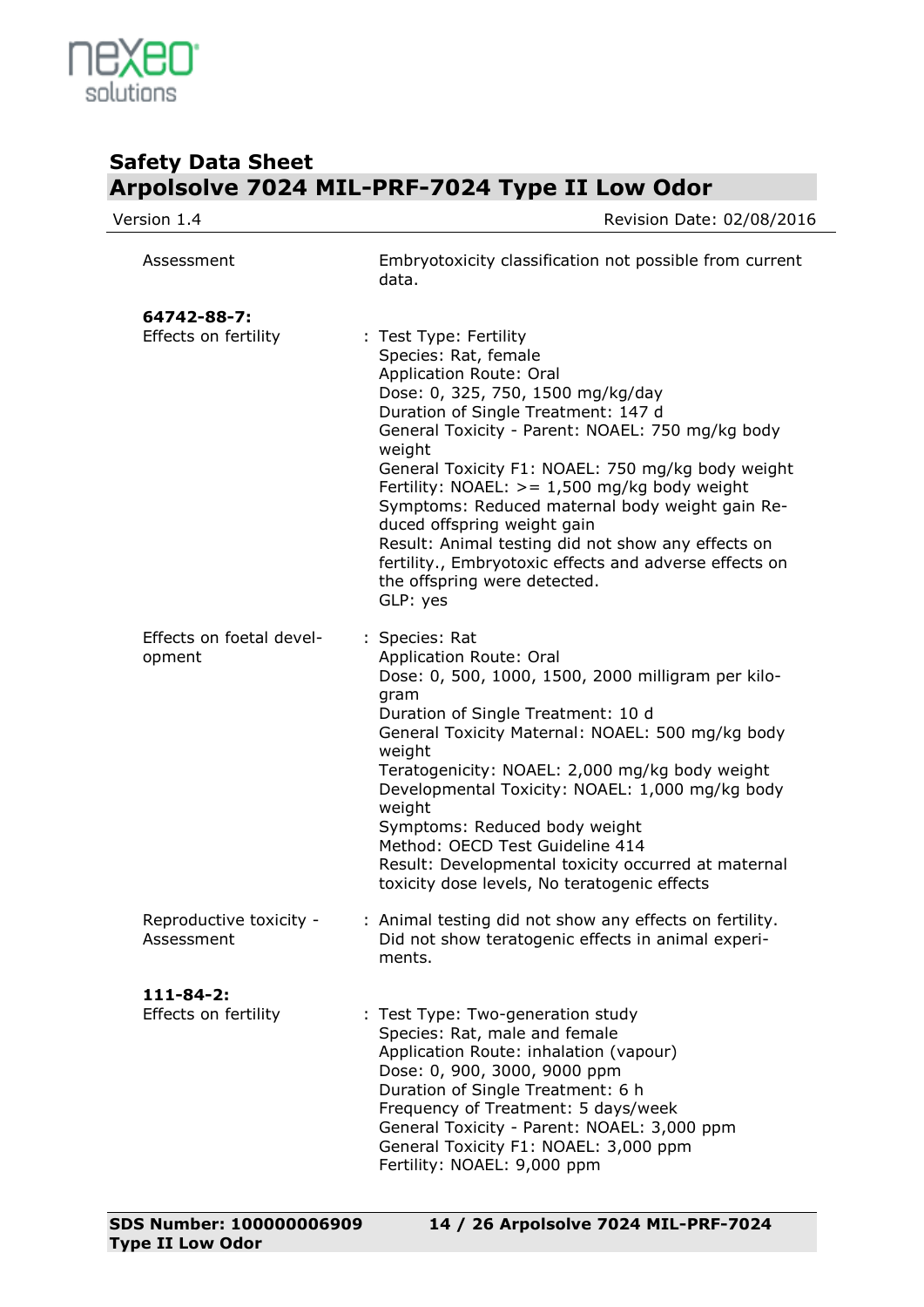

| Version 1.4                                                                       | Revision Date: 02/08/2016                                                                                                                                                                                                                                                                                                                                                                                                                                                     |
|-----------------------------------------------------------------------------------|-------------------------------------------------------------------------------------------------------------------------------------------------------------------------------------------------------------------------------------------------------------------------------------------------------------------------------------------------------------------------------------------------------------------------------------------------------------------------------|
|                                                                                   | Method: OECD Test Guideline 416<br>Result: No reproductive effects.<br>GLP: yes<br>Remarks: Information given is based on data obtained<br>from similar substances.                                                                                                                                                                                                                                                                                                           |
| Effects on foetal devel-<br>opment                                                | : Species: Rat<br>Application Route: inhalation (vapour)<br>Dose: 0, 900, 3000, 9000 ppm<br>Duration of Single Treatment: 10 d<br>Frequency of Treatment: 6 hr/day<br>General Toxicity Maternal: NOAEL: 3,000 ppm<br>Developmental Toxicity: NOAEL: 9,000 ppm<br>Method: OECD Test Guideline 414<br>Result: No teratogenic effects<br>GLP: yes<br>Remarks: Information given is based on data obtained<br>from similar substances.                                            |
|                                                                                   | Species: Mouse<br>Application Route: inhalation (vapour)<br>Dose: 0, 900, 3000, 9000 ppm<br>Duration of Single Treatment: 10 d<br>Frequency of Treatment: 6 hr/day<br>General Toxicity Maternal: NOAEL: 900 ppm<br>Developmental Toxicity: NOAEL: 3,000 ppm<br>Method: OECD Test Guideline 414<br>Result: Developmental toxicity occurred at maternal<br>toxicity dose levels<br>GLP: yes<br>Remarks: Information given is based on data obtained<br>from similar substances. |
| Reproductive toxicity -<br>Assessment                                             | : No toxicity to reproduction<br>Embryotoxicity classification not possible from current<br>data.                                                                                                                                                                                                                                                                                                                                                                             |
| <b>STOT - single exposure</b><br>Product: No data available<br><b>Components:</b> |                                                                                                                                                                                                                                                                                                                                                                                                                                                                               |

64742-47-8:No data available

### 64742-88-7:

| <b>Exposure routes:</b> | <b>Target Organs:</b> | <b>Assessment:</b>    | <b>Remarks:</b> |
|-------------------------|-----------------------|-----------------------|-----------------|
| Inhalation              | Central nervous       | May cause drowsi-     |                 |
|                         | system                | ness or dizziness.,   |                 |
|                         |                       | The substance or      |                 |
|                         |                       | mixture is classified |                 |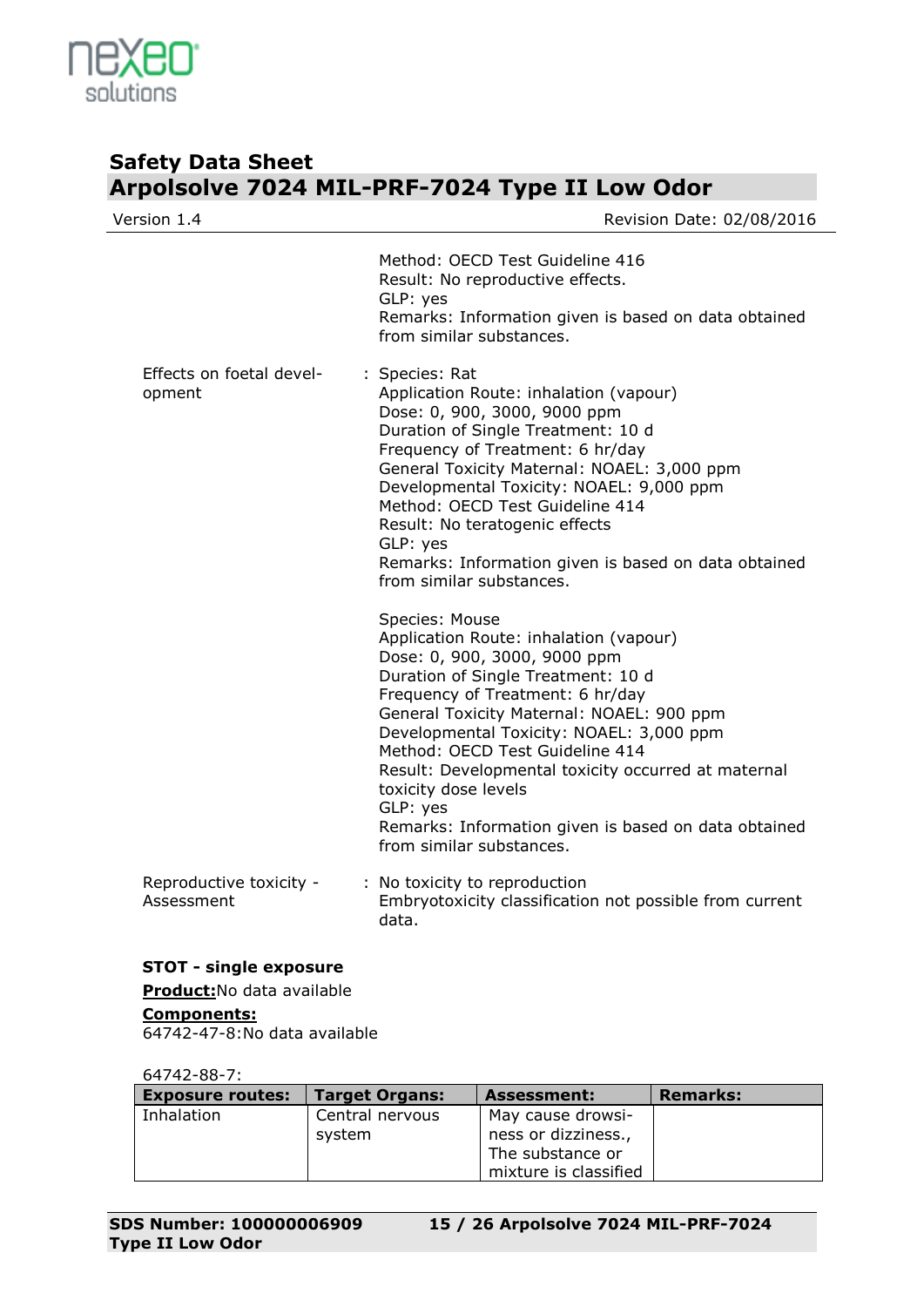

### Version 1.4 **Network** 2010 **Review Additional Properties According Contract 2010/08/2016**

| organ toxicant, sin-<br>gle exposure, cate-<br>gory 3 with narcotic<br>effects. |
|---------------------------------------------------------------------------------|
|---------------------------------------------------------------------------------|

### 111-84-2:

| <b>Exposure routes:</b> | <b>Target Organs:</b>     | <b>Assessment:</b>                                                                                                                                                                             | <b>Remarks:</b> |
|-------------------------|---------------------------|------------------------------------------------------------------------------------------------------------------------------------------------------------------------------------------------|-----------------|
| Inhalation              | Central nervous<br>system | May cause drowsi-<br>ness or dizziness.,<br>The substance or<br>mixture is classified<br>as specific target<br>organ toxicant, sin-<br>gle exposure, cate-<br>gory 3 with narcotic<br>effects. |                 |

### **STOT - repeated exposure**

**Product:**No data available

### **Components:**

**64742-47-8:**No data available

**64742-88-7:**No data available

**111-84-2:**No data available

### **Repeated dose toxicity**

### **Components:**

**64742-47-8:** Species: Rat, male LOAEL: 750 mg/kg Application Route: Oral Exposure time: 70 - 90 days Number of exposures: daily Dose: 0, 750, 1500, 3000 mg/kg/d GLP: yes Symptoms: weight loss, Liver effects, Stomach/intestinal disorders

Species: Rat, female NOAEL: 750 mg/kg Application Route: Oral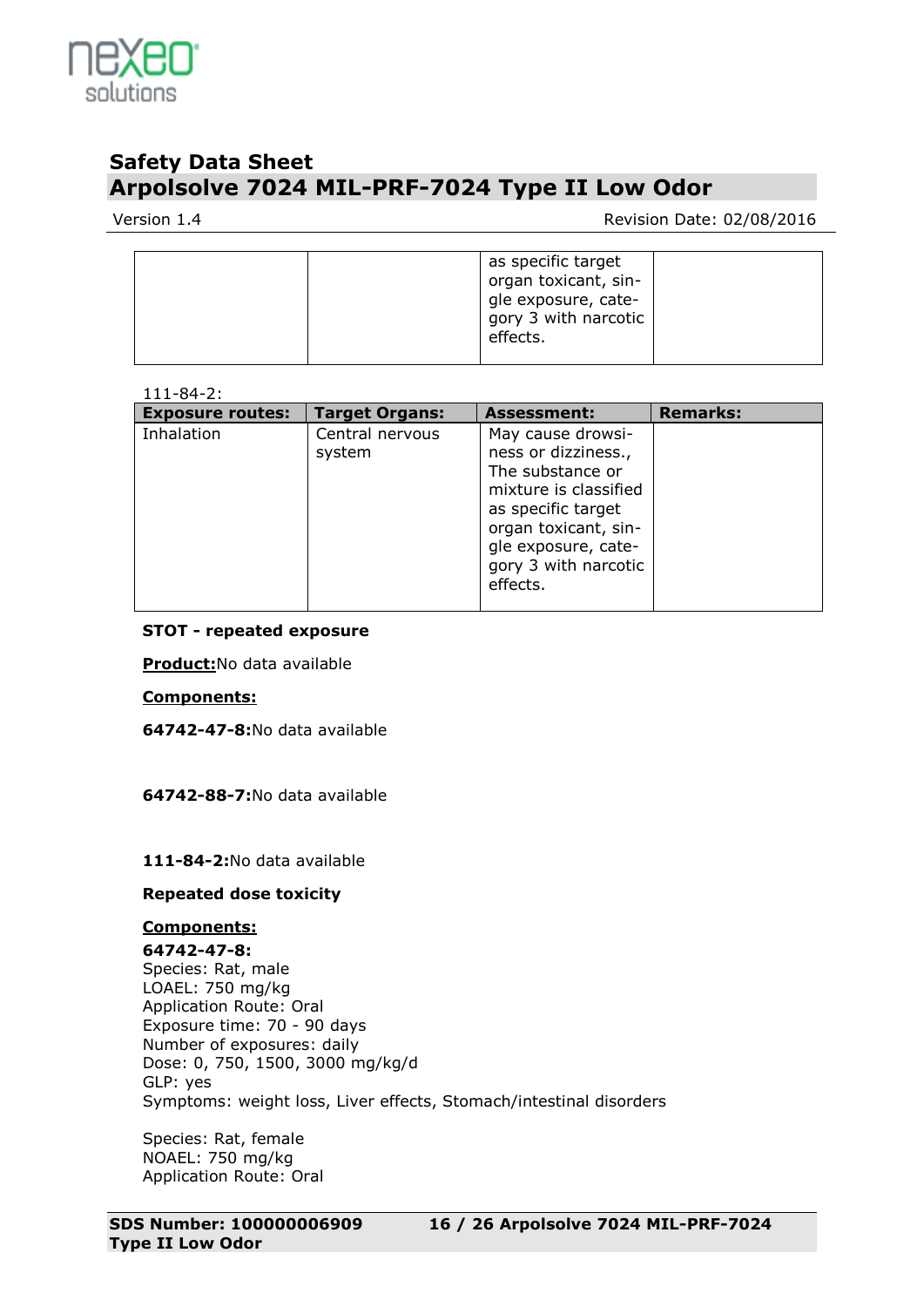

Version 1.4 **Network 1.4** Revision Date: 02/08/2016

Exposure time: 21 wks Number of exposures: daily Dose: 0, 325, 750, 1500 mg/kg/d GLP: yes Symptoms: weight loss, Liver effects, Stomach/intestinal disorders

Species: Mouse, male and female NOAEL: >= 1000 Application Route: inhalation (vapour) Exposure time: 90 d Number of exposures: 24 h/d, daily Dose: 0, 500, 1000 mg/m3 GLP: No data available

Species: Rat, male and female  $NOAEL: > = 0.5$ Application Route: Dermal Exposure time: 28 d Number of exposures: 6 h/d, 5 d/wk Dose: 0, 0.01, 0.05, 0.5 ml/kg bw/d Method: OECD Test Guideline 410 GLP: yes Symptoms: Local irritation

Repeated dose toxicity - : Causes skin irritation. Assessment

### **64742-88-7:**

Species: Rat, male LOAEL: 750 mg/kg Application Route: Oral Exposure time: 70 - 90 d Number of exposures: Daily Dose: 0, 750, 1500, 3000 mg/kg/day GLP: yes Symptoms: weight loss, Local irritation

Species: Rat, female NOAEL: 750 mg/kg Application Route: Oral Exposure time: 21 wks Number of exposures: Daily Dose: 0, 325, 750, 1500 mg/kg/day GLP: yes Symptoms: weight loss, Local irritation

Species: Rat, male and female  $NOAEL: > = 24$ Application Route: Inhalation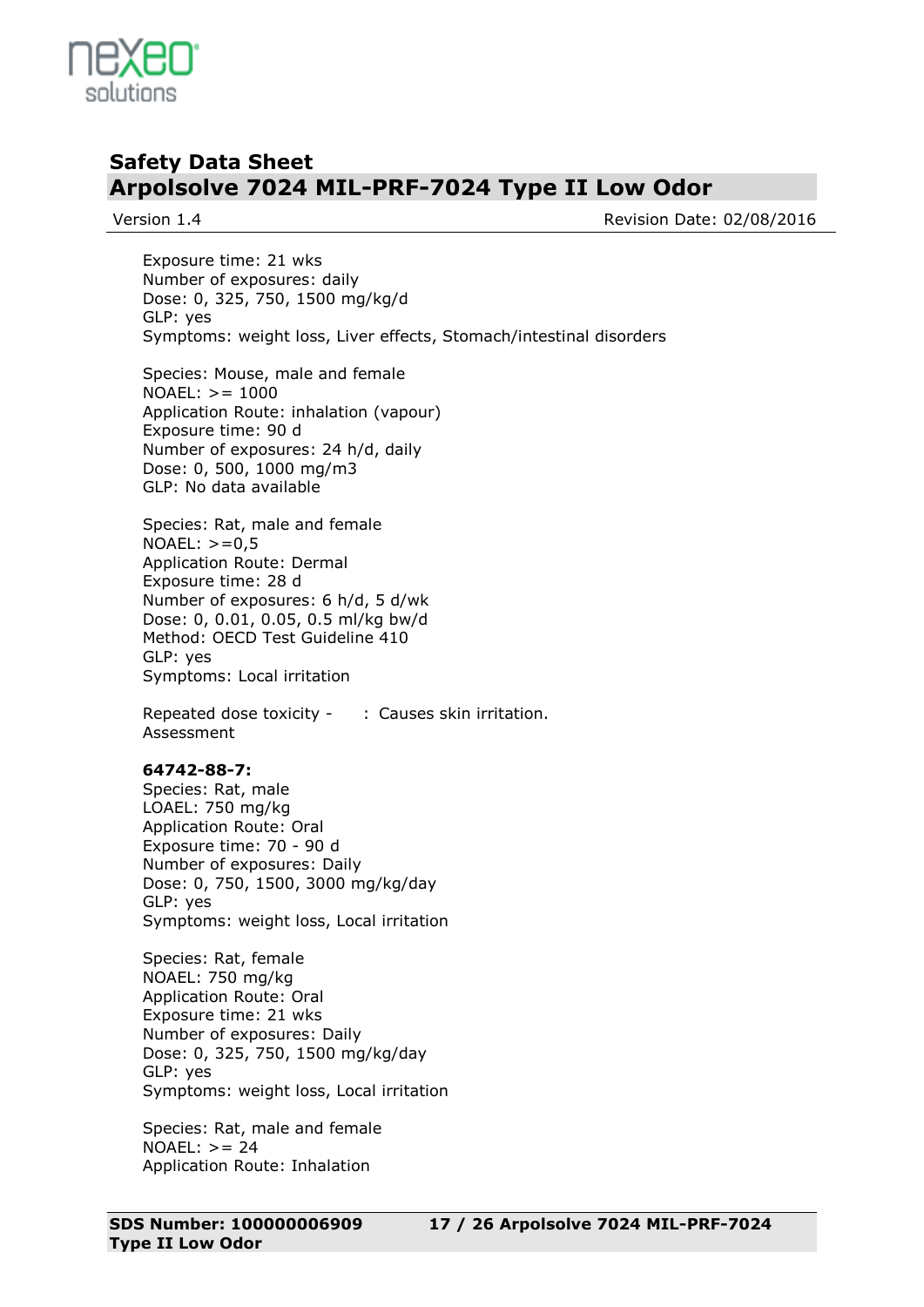

Version 1.4 **Version 1.4** Revision Date: 02/08/2016

Test atmosphere: vapour Exposure time: 4 wks Number of exposures: 6 h/d, 5 d/wk Dose: 0, 24 mg/m3 GLP: yes Remarks: Information given is based on data obtained from similar substances.

Species: Rat, male and female NOAEL:  $> = 0.5$  mg/l Application Route: Dermal Exposure time: 4 wks Number of exposures: 6 h/d, 5 d/wk Dose: 0, 1.01, 0.05, 0.5 ml/kg/day Method: OECD Test Guideline 410 GLP: yes Remarks: Information given is based on data obtained from similar substances.

Repeated dose toxicity - : Causes skin irritation. Assessment

#### **111-84-2:**

Species: Rat, female NOAEL: 100 mg/kg Application Route: Oral Exposure time: 90 d Number of exposures: daily Dose: 0, 100, 1000, 5000 mg/kg Method: OECD Test Guideline 408 GLP: no Symptoms: Increased liver weight

Species: Rat, male NOAEL: 8.4 mg/l Application Route: inhalation (vapour) Exposure time: 13 wk Number of exposures: 6 h/d, 5 d/wk Dose: 1.9, 3.1, 8.4 mg/L Method: OECD Test Guideline 413 GLP: no

### **Aspiration toxicity**

#### **Components:**

**64742-47-8:** May be fatal if swallowed and enters airways.

#### **64742-88-7:**

May be fatal if swallowed and enters airways.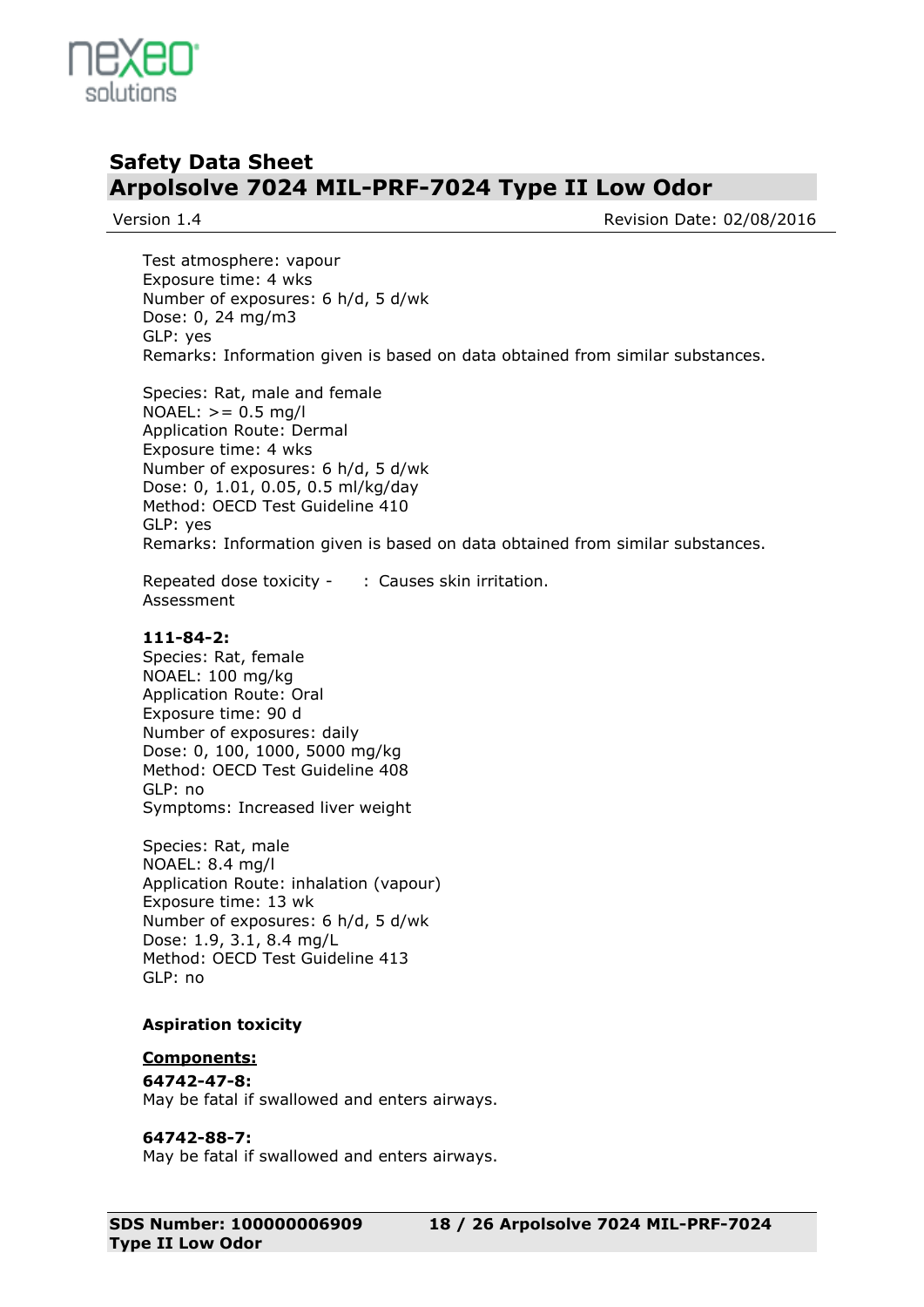

Version 1.4 **Version 1.4** Revision Date: 02/08/2016

### **111-84-2:**

May be fatal if swallowed and enters airways.

### **Further information**

### **Product:**

Remarks: Symptoms of overexposure may be headache, dizziness, tiredness, nausea and vomiting., Concentrations substantially above the TLV value may cause narcotic effects., Solvents may degrease the skin.

### **SECTION 12. ECOLOGICAL INFORMATION**

### **Ecotoxicity**

### **Components:**

| 64742-47-8:                                                 |                                                                                                                                                                                                                             |
|-------------------------------------------------------------|-----------------------------------------------------------------------------------------------------------------------------------------------------------------------------------------------------------------------------|
| Toxicity to fish                                            | : LL50 (Oncorhynchus mykiss (rainbow trout)): 25 mg/l<br>Exposure time: 96 h<br>Test Type: static test<br>Analytical monitoring: yes<br>Method: OECD Test Guideline 203<br>GLP: yes                                         |
| Toxicity to daphnia and<br>other aquatic inverte-<br>brates | : EL50 (Daphnia magna (Water flea)): 1.4 mg/l<br>Exposure time: 48 h<br>Test Type: static test<br>Analytical monitoring: yes<br>Method: OECD Test Guideline 202<br>GLP: yes                                                 |
| Toxicity to algae                                           | : EL50 (Pseudokirchneriella subcapitata (green algae)):<br>$1$ mg/l<br>End point: Growth rate<br>Exposure time: 72 h<br>Test Type: static test<br>Analytical monitoring: yes<br>Method: OECD Test Guideline 201<br>GLP: yes |
| Ecotoxicology Assessment<br>Acute aquatic toxicity          | : Toxic to aquatic life.                                                                                                                                                                                                    |
| Chronic aquatic toxicity                                    | : Toxic to aquatic life with long lasting effects.                                                                                                                                                                          |
| 64742-88-7:                                                 |                                                                                                                                                                                                                             |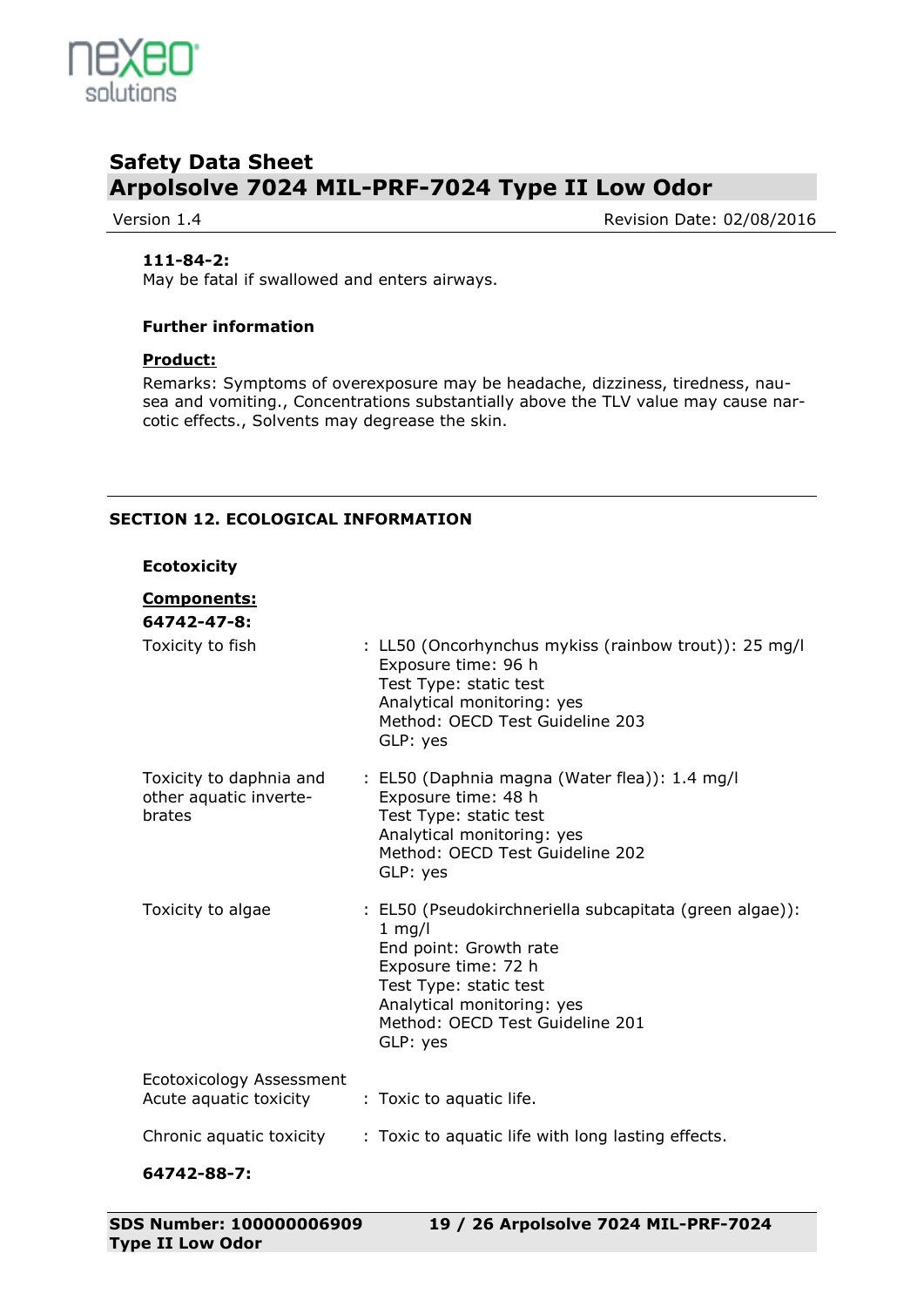

| Version 1.4                                                 | Revision Date: 02/08/2016                                                                                                                                                                                                                                                        |
|-------------------------------------------------------------|----------------------------------------------------------------------------------------------------------------------------------------------------------------------------------------------------------------------------------------------------------------------------------|
| Toxicity to fish                                            | : LL50 (Oncorhynchus mykiss (rainbow trout)): 2 mg/l<br>Exposure time: 96 h<br>Test Type: semi-static test<br>Analytical monitoring: yes<br>Method: OECD Test Guideline 203<br>GLP: yes<br>Remarks: Information given is based on data obtained<br>from similar substances.      |
| Toxicity to daphnia and<br>other aquatic inverte-<br>brates | : EL50 (Daphnia magna (Water flea)): 1.4 mg/l<br>Exposure time: 48 h<br>Test Type: static test<br>Analytical monitoring: yes<br>Method: OECD Test Guideline 202<br>GLP: yes                                                                                                      |
| Toxicity to algae                                           | : EL50 (Pseudokirchneriella subcapitata (microalgae)):<br>$1$ mg/l<br>End point: Growth rate<br>Exposure time: 72 h<br>Test Type: static test<br>Method: OECD Test Guideline 201<br>GLP: yes<br>Remarks: Information given is based on data obtained<br>from similar substances. |
| Ecotoxicology Assessment<br>Acute aquatic toxicity          | : Toxic to aquatic life.                                                                                                                                                                                                                                                         |
| Chronic aquatic toxicity                                    | : Toxic to aquatic life with long lasting effects.                                                                                                                                                                                                                               |
| $111 - 84 - 2:$<br>Toxicity to fish                         | : Remarks: No data available                                                                                                                                                                                                                                                     |
| Toxicity to daphnia and<br>other aquatic inverte-<br>brates | : EC50 (Daphnia magna (Water flea)): 0.2 mg/l<br>Exposure time: 48 h<br>Test Type: static test                                                                                                                                                                                   |
| Toxicity to algae                                           | : Remarks: No data available                                                                                                                                                                                                                                                     |
| M-Factor (Acute aquatic<br>toxicity)                        | $\therefore$ 1                                                                                                                                                                                                                                                                   |
| Ecotoxicology Assessment<br>Acute aquatic toxicity          | : Very toxic to aquatic life.                                                                                                                                                                                                                                                    |
| Chronic aquatic toxicity                                    | : Very toxic to aquatic life with long lasting effects.                                                                                                                                                                                                                          |
|                                                             |                                                                                                                                                                                                                                                                                  |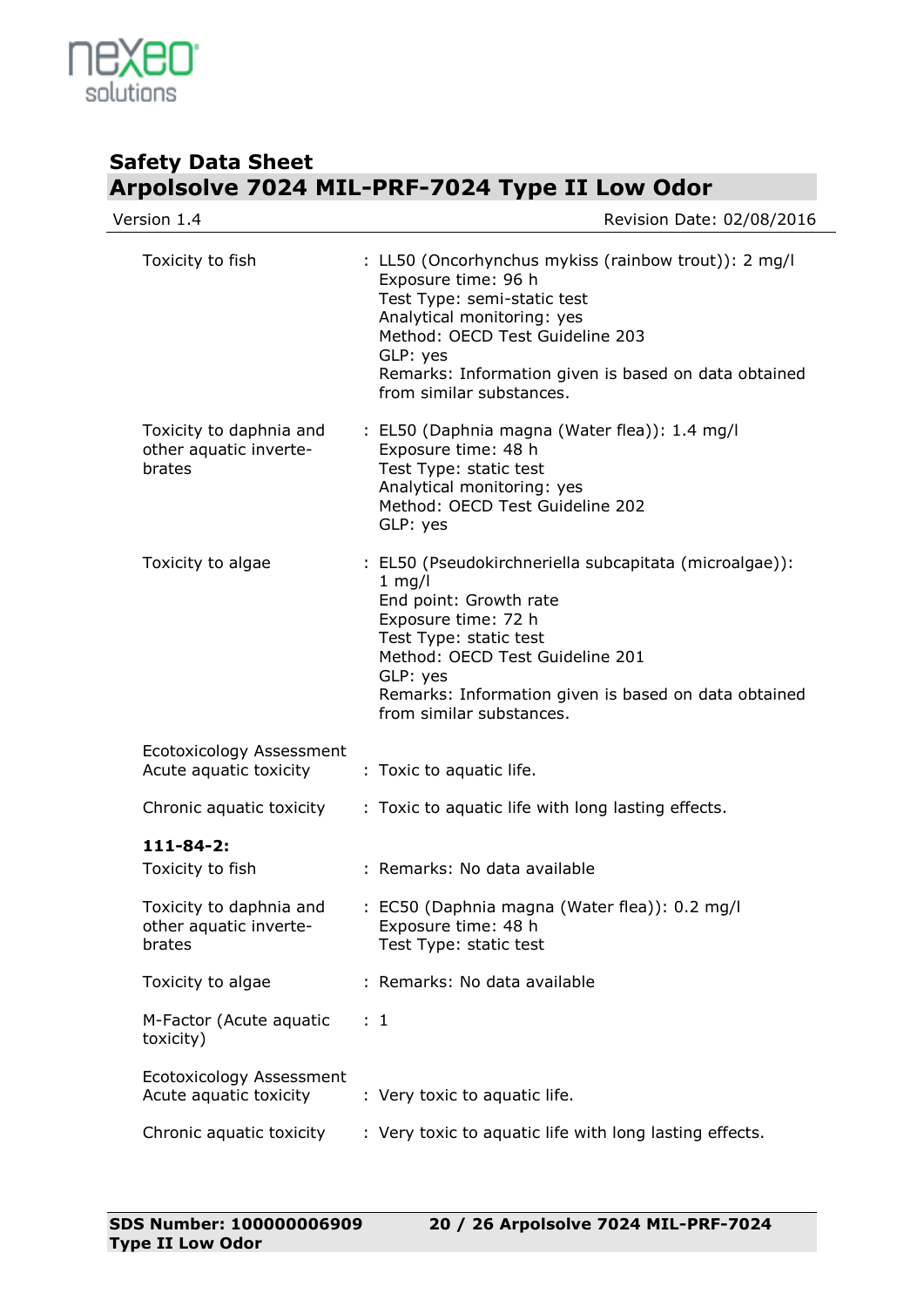

Version 1.4 **Version 1.4** Revision Date: 02/08/2016

### **Persistence and degradability**

| <b>Components:</b><br>64742-47-8:<br>Biodegradability | : aerobic<br>Concentration: 101 mg/l<br>Biodegradation: 61 %<br>Exposure time: 28 d<br>GLP: yes<br>Remarks: Readily biodegradable                                                                           |
|-------------------------------------------------------|-------------------------------------------------------------------------------------------------------------------------------------------------------------------------------------------------------------|
| 64742-88-7:<br>Biodegradability                       | : aerobic<br>Concentration: 101 mg/l<br>Biodegradation: 61 %<br>Testing period: 10 d<br>Exposure time: 28 d<br>Lag phase: 5 d<br>Test substance: Solvent naphtha (petroleum), heavy<br>aromatic<br>GLP: yes |

### **111-84-2:**

| Biodegradability | : aerobic                     |
|------------------|-------------------------------|
|                  | Result: Readily biodegradable |
|                  | Biodegradation: 67 - 100 %    |
|                  | Exposure time: 15 d           |
|                  |                               |

### **Bioaccumulative potential**

No data available

**Mobility in soil**

### **Components:**

**64742-88-7:**

Stability in soil : Remarks: Adsorbs on soil.

### **Other adverse effects**

No data available

### **Product:**

| Regulation | 40 CFR Protection of Environment; Part 82 Protection                                                                                                                             |
|------------|----------------------------------------------------------------------------------------------------------------------------------------------------------------------------------|
|            | of Stratospheric Ozone - CAA Section 602 Class I Sub-<br>stances                                                                                                                 |
| Remarks    | This product neither contains, nor was manufactured<br>with a Class I or Class II ODS as defined by the U.S.<br>Clean Air Act Section 602 (40 CFR 82, Subpt. A, App.A<br>$+$ B). |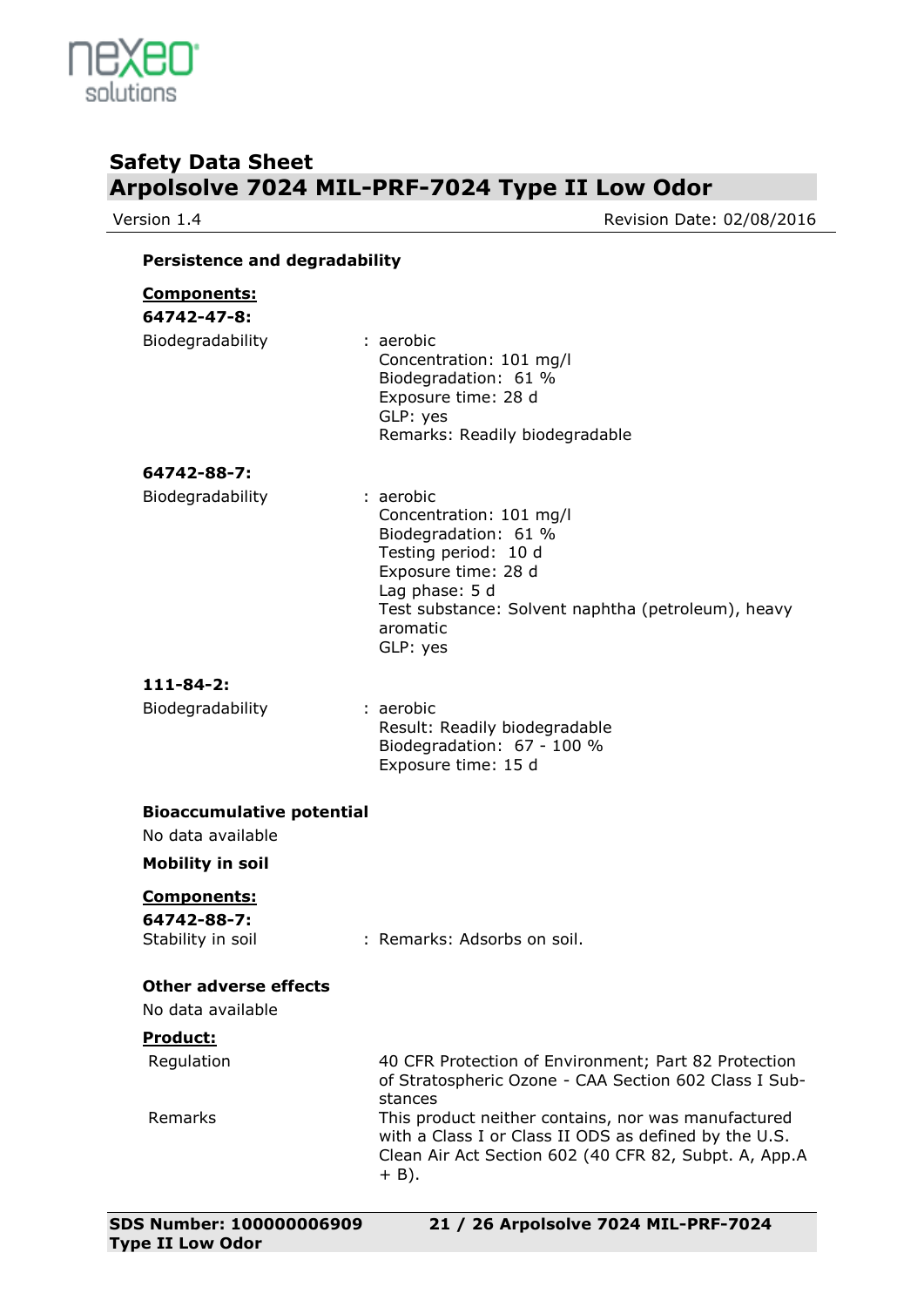

Version 1.4 **Network** 2010 **Review Additional Properties According COVID-1008** Revision Date: 02/08/2016

| Additional ecological in- | : An environmental hazard cannot be excluded in the     |
|---------------------------|---------------------------------------------------------|
| formation                 | event of unprofessional handling or disposal., Toxic to |
|                           | aquatic life with long lasting effects.                 |

### **SECTION 13. DISPOSAL CONSIDERATIONS**

| <b>Disposal methods</b> |                                                                                                                                                                                                                                                                                 |
|-------------------------|---------------------------------------------------------------------------------------------------------------------------------------------------------------------------------------------------------------------------------------------------------------------------------|
| Waste from residues     | : Dispose of in accordance with all applicable local,<br>state and federal regulations.<br>For assistance with your waste management needs -<br>including disposal, recycling and waste stream reduc-<br>tion, contact NEXEO's Environmental Services Group<br>at 800-637-7922. |
| Contaminated packaging  | : Empty remaining contents.<br>Dispose of as unused product.<br>Do not re-use empty containers.<br>Do not burn, or use a cutting torch on, the empty<br>drum.                                                                                                                   |

### **SECTION 14. TRANSPORT INFORMATION**

**IATA (International Air Transport Association)**: UN1268, PETROLEUM DISTILLATES, N.O.S., 3, III, Flash Point:40.6 °C(105.1 °F)

**IMDG (International Maritime Dangerous Goods):** UN1268, PETROLEUM DISTILLATES, N.O.S., 3, III, Marine Pollutant (PETROLEUM DISTILLATE, HYDROTREATED LIGHT)

**DOT (Department of Transportation)**: UN1268, PETROLEUM DISTILLATES, N.O.S., 3, III

**Special Notes:** : The flash point for this material is greater than 100 F (38 C). Therefore, in accordance with 49 CFR 173.150(f) non-bulk containers (<450L or <119 gallon capacity) of this material may be shipped as nonregulated when transported solely by land, as long as the material is not a hazardous waste, a marine pollutant, or specifically listed as a hazardous substance.

### **SECTION 15. REGULATORY INFORMATION**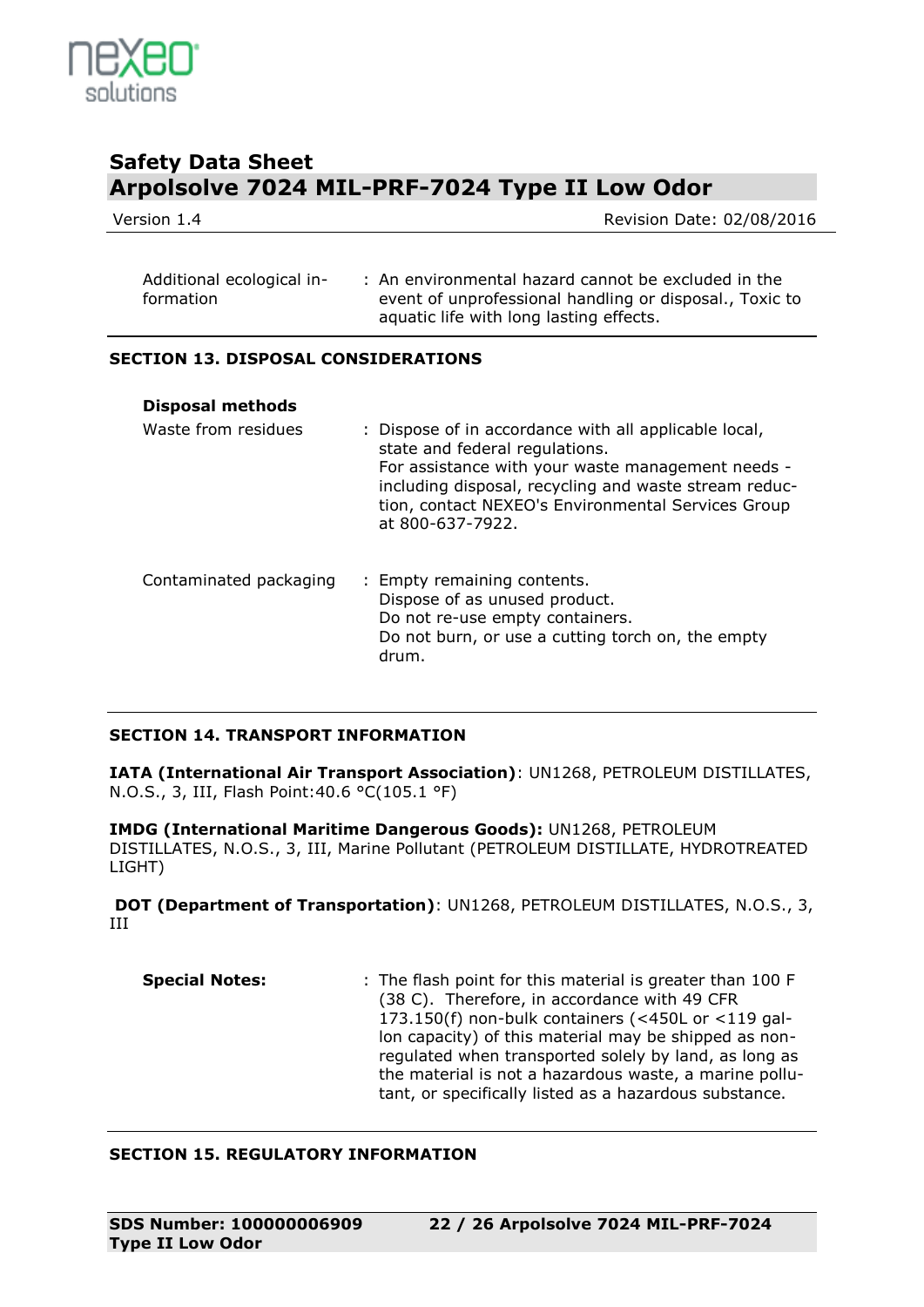

| Version 1.4 | Revision Date: 02/08/2016 |
|-------------|---------------------------|
|             |                           |

| <b>OSHA Hazards</b>         | : Combustible Liquid, Moderate skin irritant, Moderate<br>eye irritant, Specific target organ toxicity - single<br>exposure, Aspiration hazard |
|-----------------------------|------------------------------------------------------------------------------------------------------------------------------------------------|
| <b>WHMIS Classification</b> | : B3: Combustible Liquid<br>D2B: Toxic Material Causing Other Toxic Effects                                                                    |

### **EPCRA - Emergency Planning and Community Right-to-Know Act**

### **CERCLA Reportable Quantity**

| Components    | "CAS-No." | Component<br>RQ (lbs) | Calculated product<br>RQ (lbs) |
|---------------|-----------|-----------------------|--------------------------------|
| Mixed xylenes | 1330-20-7 | 100                   |                                |

\*: Calculated RQ exceeds reasonably attainable upper limit.

### **SARA 304 Extremely Hazardous Substances Reportable Quantity**

This material does not contain any components with a section 304 EHS RQ.

| <b>SARA 311/312</b> | : Fire Hazard                   |
|---------------------|---------------------------------|
| <b>Hazards</b>      | Immediate (Acute) Health Hazard |

### **Clean Air Act**

This product does not contain any hazardous air pollutants (HAP), as defined by the U.S. Clean Air Act Section 12 (40 CFR 61).

This product does not contain any chemicals listed under the U.S. Clean Air Act Section 112(r) for Accidental Release Prevention (40 CFR 68.130, Subpart F). This product does not contain any chemicals listed under the U.S. Clean Air Act Section 111 SOCMI Intermediate or Final VOC's (40 CFR 60.489).

### **Clean Water Act**

The following Hazardous Substances are listed under the U.S. CleanWater Act, Section 311, Table 116.4A:

| 1330-20-7         | Mixed xylenes                                                                                                                                                                                                                                                                                    | 0.136 PPM                                                                           |
|-------------------|--------------------------------------------------------------------------------------------------------------------------------------------------------------------------------------------------------------------------------------------------------------------------------------------------|-------------------------------------------------------------------------------------|
| 100-41-4          | Ethylbenzene                                                                                                                                                                                                                                                                                     | 0.0679 PPM                                                                          |
|                   |                                                                                                                                                                                                                                                                                                  | The following Hazardous Chemicals are listed under the U.S. CleanWater Act, Section |
| 311, Table 117.3: |                                                                                                                                                                                                                                                                                                  |                                                                                     |
| 12222222          | $\mathbf{A}$ and $\mathbf{A}$ and $\mathbf{A}$ and $\mathbf{A}$ and $\mathbf{A}$ and $\mathbf{A}$ and $\mathbf{A}$ and $\mathbf{A}$ and $\mathbf{A}$ and $\mathbf{A}$ and $\mathbf{A}$ and $\mathbf{A}$ and $\mathbf{A}$ and $\mathbf{A}$ and $\mathbf{A}$ and $\mathbf{A}$ and $\mathbf{A}$ and | $0.122$ $0.011$                                                                     |

| 1330-20-7      | Mixed xylenes | 0.136 PPM  |
|----------------|---------------|------------|
| $100 - 41 - 4$ | Ethylbenzene  | 0.0679 PPM |

This product does not contain any toxic pollutants listed under the U.S. Clean Water Act Section 307

**US State Regulations**

### **Massachusetts Right To Know**

111-84-2 Nonane 1 - 5 %

### **Pennsylvania Right To Know**

64742-47-8 Distillates (pet), hydrotreated light 50 - 70 %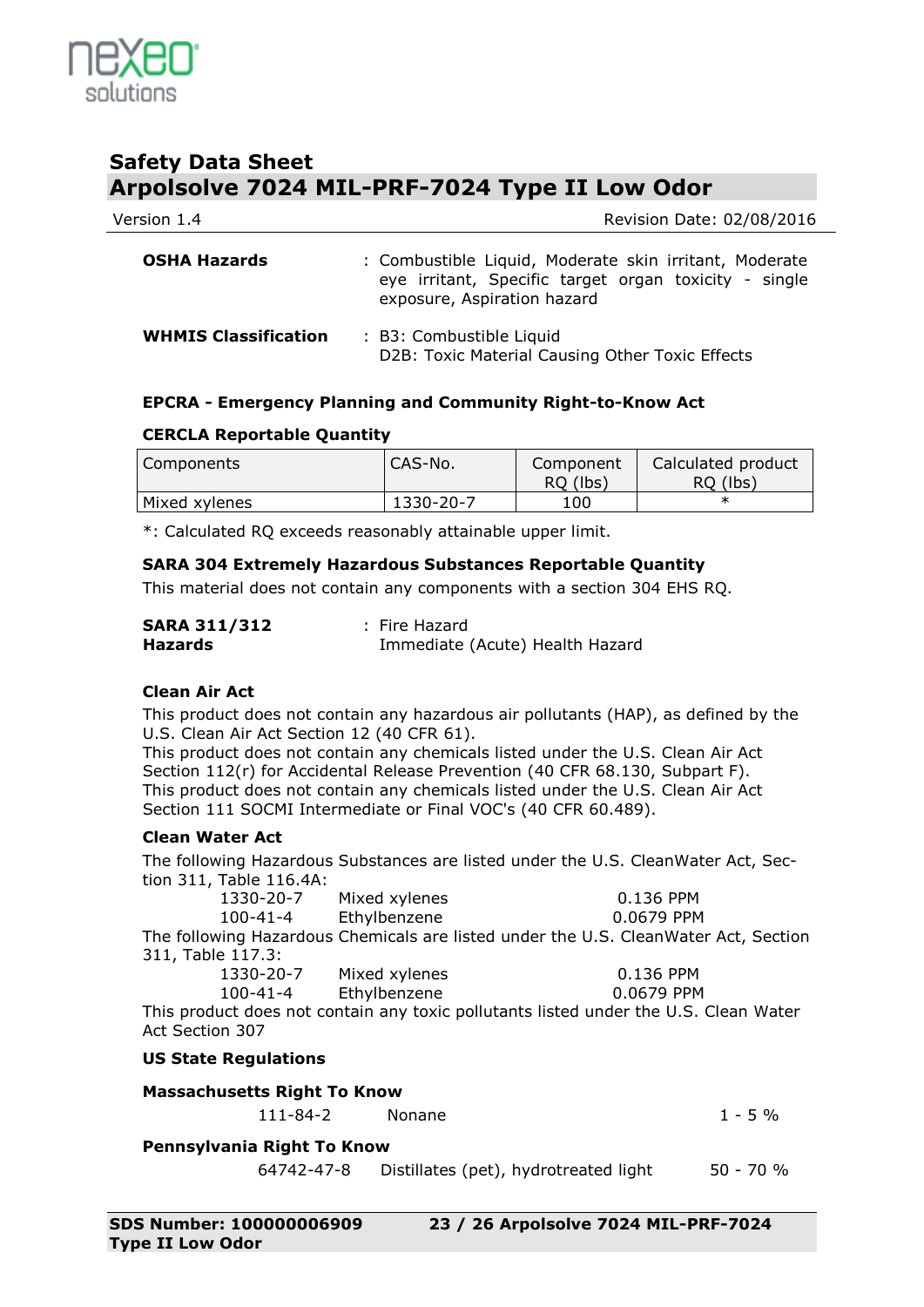

| Version 1.4               |                                               |                                                                                                | Revision Date: 02/08/2016               |
|---------------------------|-----------------------------------------------|------------------------------------------------------------------------------------------------|-----------------------------------------|
|                           | 64742-88-7<br>$111 - 84 - 2$<br>$95 - 63 - 6$ | Solvent naphtha (pet), med aliph.<br>Nonane<br>1,2,4-trimethylbenzene                          | $30 - 50 %$<br>$1 - 5\%$<br>$0.1 - 1\%$ |
|                           | <b>New Jersey Right To Know</b>               |                                                                                                |                                         |
|                           | 64742-47-8                                    | Distillates (pet), hydrotreated light                                                          | $50 - 70 %$                             |
|                           | 64742-88-7                                    | Solvent naphtha (pet), med aliph.                                                              | $30 - 50 %$                             |
|                           | 111-84-2                                      | Nonane                                                                                         | $1 - 5%$                                |
| <b>California Prop 65</b> |                                               | WARNING! This product contains a chemical known to<br>the State of California to cause cancer. |                                         |
|                           | $100 - 41 - 4$                                | Ethylbenzene                                                                                   |                                         |

| <b>United States TSCA Inventory</b>                                                 |   | y (positive listing)<br>(On TSCA Invento-<br>ry)                                        |
|-------------------------------------------------------------------------------------|---|-----------------------------------------------------------------------------------------|
| <b>Canadian Domestic Substances List (DSL)</b>                                      |   | y (positive listing)<br>(All components of<br>this product are on<br>the Canadian DSL.) |
| <b>Australia Inventory of Chemical Substances (AICS)</b>                            | ÷ | y (positive listing)<br>(On the inventory,<br>or in compliance<br>with the inventory)   |
| Japan. ENCS - Existing and New Chemical<br><b>Substances Inventory</b>              | ÷ | n (Negative listing)<br>(Not in compliance<br>with the inventory)                       |
| Japan. ISHL - Inventory of Chemical Substances                                      | ÷ | n (Negative listing)<br>(Not in compliance<br>with the inventory)                       |
| Korea. Korean Existing Chemicals Inventory (KECI)                                   | ÷ | y (positive listing)<br>(On the inventory,<br>or in compliance<br>with the inventory)   |
| <b>Philippines Inventory of Chemicals and Chemical</b><br><b>Substances (PICCS)</b> | ÷ | y (positive listing)<br>(On the inventory,<br>or in compliance<br>with the inventory)   |
| <b>China. Inventory of Existing Chemical Substances in</b><br>China (IECSC)         | ÷ | y (positive listing)<br>(On the inventory,                                              |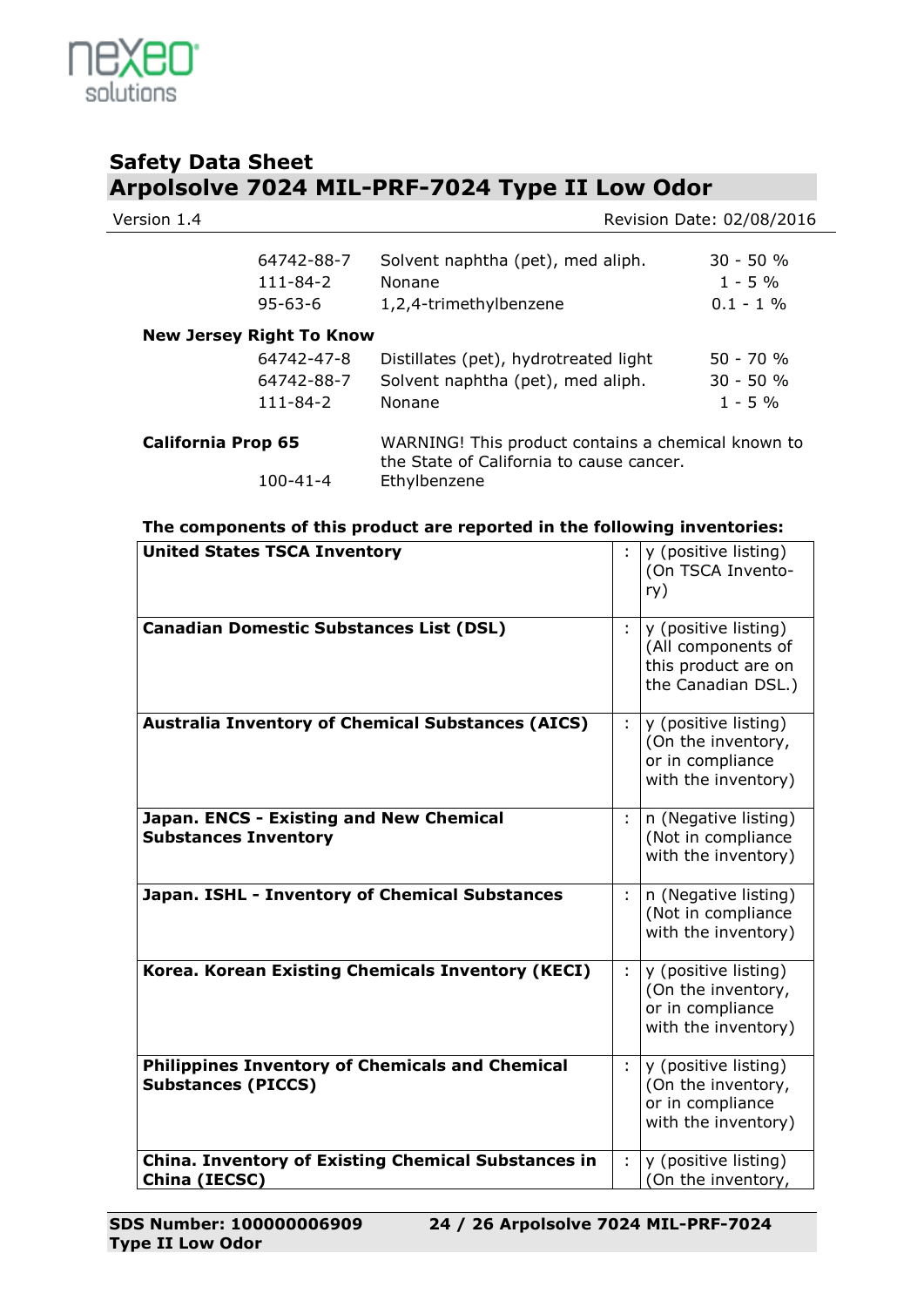

Version 1.4 **Network 1.4** Revision Date: 02/08/2016

|  |  |  | or in compliance<br>with the inventory) |  |
|--|--|--|-----------------------------------------|--|
|--|--|--|-----------------------------------------|--|

### SECTION 16. OTHER INFORMATION**Further information**



The information accumulated is based on the data of which we are aware and is believed to be correct as of the date hereof. Since this information may be applied under conditions beyond our control and with which we may be unfamiliar and since data made become available subsequently to the date hereof, we do not assume any responsibility for the results of its use. Recipients are advised to confirm in advance of need that the information is current, applicable, and suitable to their circumstances. This MSDS has been prepared by NEXEO™ Solutions EHS Product Safety Department (1-855-429-2661) MSDS@nexeosolutions.com.

### **Material number:**

16061937, 16055973, 16055972

| Key or legend to abbreviations and acronyms used in the safety data sheet |                                  |              |                                     |  |  |
|---------------------------------------------------------------------------|----------------------------------|--------------|-------------------------------------|--|--|
| <b>ACGIH</b>                                                              | American Conference of Gov-      | LD50         | Lethal Dose 50%                     |  |  |
|                                                                           | ernment Industrial Hygienists    |              |                                     |  |  |
| <b>AICS</b>                                                               | Australia, Inventory of Chem-    | <b>LOAEL</b> | Lowest Observed Adverse Effect      |  |  |
|                                                                           | ical Substances                  |              | Level                               |  |  |
| <b>DSL</b>                                                                | Canada, Domestic Substanc-       | <b>NFPA</b>  | National Fire Protection Agency     |  |  |
|                                                                           | es List                          |              |                                     |  |  |
| <b>NDSL</b>                                                               | Canada, Non-Domestic Sub-        | <b>NIOSH</b> | National Institute for Occupational |  |  |
|                                                                           | stances List                     |              | Safety & Health                     |  |  |
| <b>CNS</b>                                                                | Central Nervous System           | <b>NTP</b>   | National Toxicology Program         |  |  |
| CAS                                                                       | <b>Chemical Abstract Service</b> | <b>NZIOC</b> | New Zealand Inventory of Chemicals  |  |  |